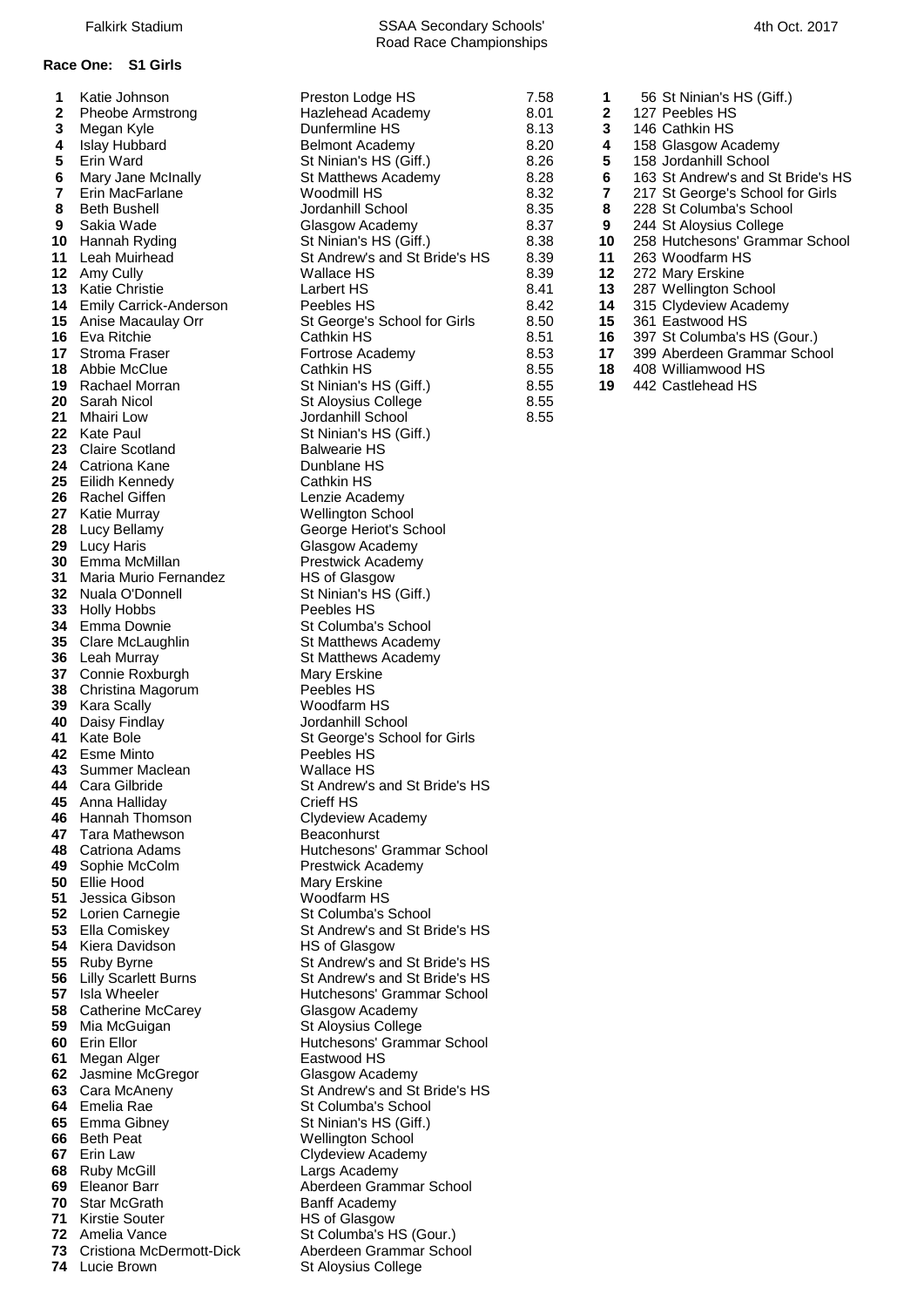Ava Bruce **Markt Constructs** Woodfarm HS<br>**78** Lauren Adams Markt St Columba's \, Caitlin Smillie **Eastwood HS**<br> **80** Lily Arrundale **Eastwood HS**  Lily Arrundale **Mary Erskine**<br> **81** Maddie Inman **Mary Harth** HS of Dundee Maddie Inman **1896 HS** of Dundee<br> **82** Jennifer Allan **HS** Balwearie HS Jennifer Allan Amy Wearing Williamwood HS Ana Kenicer Crieff HS Beth Taylor **Crieff HS**<br> **86** Anna Bole **CRIEF St George Morvern Crawford**  Ellen Montgomery<br> **89** Ava Wadsworth **Containery** Mallace HS<br>
Jordanhill School Ava Wadsworth **90** Sarah James Sarah James<br> **91** Ellie Indis<br> **91** Ellie Indis Kiara Meiklejohn<br>**93** Jessica Mollov Keira MacArthur **Eastwood HS**<br>**95** Daniella McCormick **NGC Wellington School**  Daniella McCormick **Wellington School Wellington School**<br>**96** Heather Riches Woodfarm HS **Heather Riches**  Elise Finn **Woodfarm HS**<br> **98** Heather Hale **Beacon** Beaconhurst Heather Hale<br>**99** Logan Ness Eve Littlejohn Wellington School<br>**101** Rebecca Ross St Columba's HS ( Olivia Greenwood Woodfarm HS Catriona McPherson **St Columba's HS (Gour.)**<br>**104** Eva Brown **Cathkin HS**  Eva Brown **Cathkin HS**<br> **105** Anaah Islaam **Cathkin HS**  Anaah Islaam Amy Wilson **Castlehead HS**  Ava Greenlees **Moodfarm HS**<br> **108** Iona Ashby **Columba**'s St Columba's St Columba Zoe Turnbull **Castlehead HS**  Anna Thomson<br> **111** Katie Borland<br> **111** Katie Borland<br> **111** Satisfact Lenzie Academy Katie Borland<br> **112** Emma Sharkey **Clydeview Academy**  Emma Sharkey **Clydeview Academy Clydeview Academy Castlehead HS**  Ellie Cunningham **Castlehead HS**<br> **114** Sarah Dver Castlehead HS Sarah Dyer (115) Research Castlehead HS<br> **115** Brooke Harris (115) Woodfarm HS Brooke Harris **116** Mia bain Courtney Butterfield Williamwood HS<br>**118** Rachel Rennie **Castlehead HS**  Rachel Rennie Jenna Wylie **Lenzie Academy**<br> **120** Katie Ponsonby **Castlehead HS**  Katie Ponsonby<br>**121** Elisha Phillips Mia McDonald Charlotte Antczak Dunblane HS Ashley Kee Eastwood HS Heather Hunter **128** Heather Hunter **Aberdeen Grammar School**<br>
129 Kayleigh Finlay **Aberdeen Grammar School** 

Falkirk Stadium **SSAA Secondary Schools'** Road Race Championships **75** Darcy Hundleby St George's School for Girls<br>**76** Olivia Fielding St Andrew's and St Bride's H **76** Olivia Fielding **St Andrew's and St Bride's HS**<br> **77** Ava Bruce **St Andrew's Woodfarm HS St Columba's School<br>Eastwood HS**  Anna Bole St George's School for Girls St George's School for Girls School for Girls **91** Aloysius College<br>Williamwood HS **Hutchesons' Grammar School Wellington School St Columba's HS (Gour.) St Columba's School Williamwood HS**<br>Williamwood HS **St Columba's HS (Gour.)**  Robyn Allan **St Columba's HS (Gour.)**<br>**123** Mia McDonald **St Columba** Woodfarm HS Erin Byrne St Andrew's and St Bride's HS<br>**126** Brooke Carrigan St Andrew's and St Bride's HS **St Andrew's and St Bride's HS** 

Kayleigh Finlay Aberdeen Grammar School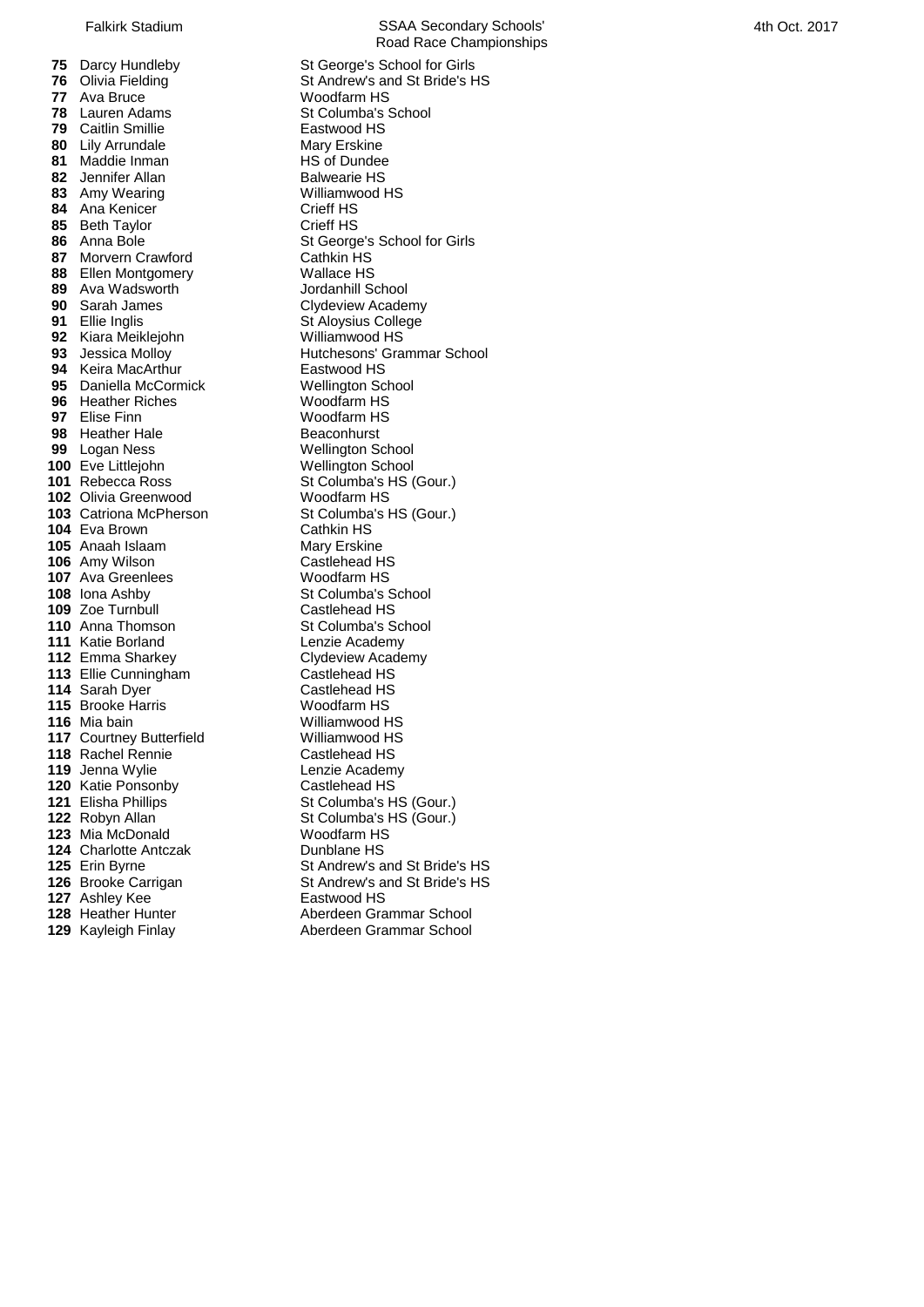## **Race Two: S1 Boys**

| 2        | i iliidy Roos<br><b>Fergus Currie</b>  | .<br><b>HS of Glasgow</b>                   |
|----------|----------------------------------------|---------------------------------------------|
| 3        | Reuben MacDonald                       | <b>Hillpark Secondary School</b>            |
| 4        | Connor Bell                            | <b>Balfron HS</b>                           |
| 5        | Brodie Gordon-Gibson                   | Stewart's Melville College                  |
| 6        | <b>Ben Struthers</b>                   | Stewart's Melville College                  |
| 7        | <b>Thomas Fulton</b>                   | St Mungo's RC HS (Falkirk)                  |
| 8        | <b>Cameron Ross</b>                    | Stewart's Melville College                  |
| 9        | Saul McGlennan                         | Glasgow Academy                             |
| 10       | Hamish McKay                           | Hazlehead Academy                           |
| 11       | Fearghus MacGregor                     | Cathkin HS                                  |
| 12       | <b>Rory Elliot</b>                     | Lenzie Academy                              |
| 13       | Magnus MacKenzie                       | Jordanhill School                           |
| 14       | Ramsay Bourke                          | St Columba's School                         |
| 15       | <b>Timmy Fatona</b>                    | Albyn School                                |
| 16       | Douglas Frew                           | George Heriot's School                      |
| 17       | <b>Cameron Deverill</b>                | Williamwood HS                              |
| 18       | Rian McLean                            | St Andrew's and St Bride's HS               |
| 19       | Tom McGeoch                            | St Columba's School                         |
| 20       | Zabi Kormos                            | St Andrew's and St Bride's HS               |
| 21       | Angus Carlyle                          | Peebles HS                                  |
| 22       | Dexter Howard                          | Boroughmuir HS                              |
| 23       | David Lidstone                         | Perth HS                                    |
| 24       | cameron mcindoe                        | Glasgow School of Sport                     |
| 25       | Robbie Baird                           | Hutchesons' Grammar School                  |
| 26       | Findlay Prior                          | Williamwood HS                              |
| 27       | Jez Durward                            | Albyn School                                |
| 28       | Jamie Davidson                         | Hutchesons' Grammar School                  |
| 29       | Ross Hastie                            | Castlehead HS                               |
| 30       | Gregor Naughton                        | <b>Banff Academy</b>                        |
| 31       | Jake Lockyer                           | Peebles HS                                  |
| 32       | Guy Hogan                              | Hutchesons' Grammar School                  |
| 33       | Louis Christie                         | <b>Balwearie HS</b>                         |
| 34       | Jude Dolan                             | St Columba's HS (Gour.)                     |
| 35       | Matthew McGowan                        | Woodfarm HS                                 |
| 36<br>37 | <b>Connor Sibbald</b><br>John Mitchell | Albyn School                                |
| 38       |                                        | St Ninian's HS (Giff.)<br>Jordanhill School |
| 39       | <b>Robert Phillips</b><br>Colin O'Hara | St Ninian's HS (Giff.)                      |
| 40       | <b>Scott Gow</b>                       | Hutchesons' Grammar School                  |
| 41       | Cameron Darnbrough                     | Dunblane HS                                 |
| 42       | Christain McKay                        | Glasgow Academy                             |
| 43       | <b>Craig Little</b>                    | Greenfaulds HS                              |
| 44       | <b>Jamie Ritchie</b>                   | <b>HS of Glasgow</b>                        |
| 45       | Jake Sandilands                        | <b>Balwearie HS</b>                         |
| 46       | Soren Hay                              | Hutchesons' Grammar School                  |
| 47       | <b>Ruben Oakley</b>                    | Perth HS                                    |
| 48       | Lewis Herd                             | Hutchesons' Grammar School                  |
| 49       | <b>Ben Herron</b>                      | St Matthews Academy                         |
| 50       | <b>Cameron Dawson</b>                  | Castlehead HS                               |
| 51       | Michael Nolan                          | St Ninian's HS (Giff.)                      |
| 52       | Gregor Peterkin                        | Hutchesons' Grammar School                  |
| 53       | <b>Travis Davey</b>                    | Perth HS                                    |
| 54       | Fionnlagh McGuire                      | Stewart's Melville College                  |
| 55       | <b>Steven Carswell</b>                 | Hutchesons' Grammar School                  |
| 56       | Jake Maxwell                           | Castlehead HS                               |
| 57       | <b>Mark Hendry</b>                     | St Columba's School                         |
| 58       | <b>Murray Oliver</b>                   | <b>Balwearie HS</b>                         |
| 59       | Mark McCabe                            | St Ninian's HS (Giff.)                      |
| 60       | Adam Fisher                            | Glasgow Academy                             |
| 61       | Angus Taylor                           | Glasgow Academy                             |
| 62       | Noah Sarvesvaran                       | Glasgow Academy                             |
| 63       | Leo Burns                              | St Andrew's and St Bride's HS               |
| 64       | Sam Doherty                            | Albyn School                                |
| 65       | Max Bannerman                          | Eastwood HS                                 |
| 66       | <b>Stewart Black</b>                   | Jordanhill School                           |
| 67<br>68 | <b>Toby Sim</b><br>Duncan MacLean      | HS of Glasgow<br><b>HS of Glasgow</b>       |
| 69       | George Farmer                          | Perth HS                                    |
| 70       | Lewis Higgins                          | St Columba's School                         |
| 71       | Callum Gladwin                         | George Heriot's School                      |
| 72       | Sam Henderson                          | Eastwood HS                                 |
| 73       | Lucas Tosh                             | <b>HS of Glasgow</b>                        |
| 74       | Alastair Flockhart                     | Williamwood HS                              |

|              |                           | <b>Firrhill HS</b>               | 7.28                 |                                   |
|--------------|---------------------------|----------------------------------|----------------------|-----------------------------------|
| 1            | <b>Finlay Ross</b>        |                                  | 1                    | 73 Stewart's Melville College     |
| $\mathbf{2}$ | <b>Fergus Currie</b>      | HS of Glasgow                    | 7.37<br>$\mathbf{2}$ | 125 Hutchesons' Grammar School    |
| 3            | Reuben MacDonald          | <b>Hillpark Secondary School</b> | 7.42<br>3            | 142 Albyn School                  |
| 4            | <b>Connor Bell</b>        | <b>Balfron HS</b>                | 7.52<br>4            | 160 St Columba's School           |
| 5            | Brodie Gordon-Gibson      | Stewart's Melville College       | 5<br>8.02            | 172 Glasgow Academy               |
| 6            | <b>Ben Struthers</b>      | Stewart's Melville College       | 8.04<br>6            | 181 HS of Glasgow                 |
| 7            | <b>Thomas Fulton</b>      | St Mungo's RC HS (Falkirk)       | 8.04<br>7            | 186 St Ninian's HS (Giff.)        |
| 8            | <b>Cameron Ross</b>       | Stewart's Melville College       | 8<br>8.05            | 192 Perth HS                      |
| 9            | Saul McGlennan            | Glasgow Academy                  | 8.06<br>9            | 203 St Andrew's and St Bride's HS |
| 10           | Hamish McKay              | Hazlehead Academy                | 8.15<br>10           | 207 Williamwood HS                |
|              | 11 Fearghus MacGregor     | Cathkin HS                       | 8.15<br>11           | 209 Jordanhill School             |
|              | 12 Rory Elliot            | Lenzie Academy                   | 8.17                 | 12 218 Castlehead HS              |
|              |                           | Jordanhill School                |                      | 13 237 Balwearie HS               |
|              | 13 Magnus MacKenzie       |                                  | 8.20                 |                                   |
|              | 14 Ramsay Bourke          | St Columba's School              | 8.23                 | 14 242 George Heriot's School     |
|              | 15 Timmy Fatona           | Albyn School                     | 8.25<br>15           | 306 Eastwood HS                   |
|              | 16 Douglas Frew           | George Heriot's School           | 8.26                 |                                   |
|              | 17 Cameron Deverill       | Williamwood HS                   | 8.26                 |                                   |
|              | 18 Rian McLean            | St Andrew's and St Bride's HS    | 8.27                 |                                   |
|              | 19 Tom McGeoch            | St Columba's School              | 8.28                 |                                   |
|              | 20 Zabi Kormos            | St Andrew's and St Bride's HS    | 8.29                 |                                   |
|              | 21 Angus Carlyle          | Peebles HS                       | 8.30                 |                                   |
|              | 22 Dexter Howard          | Boroughmuir HS                   | 8.31                 |                                   |
|              | 23 David Lidstone         | Perth HS                         | 8.31                 |                                   |
|              | 24 cameron mcindoe        | Glasgow School of Sport          | 8.31                 |                                   |
|              | 25 Robbie Baird           | Hutchesons' Grammar School       |                      |                                   |
|              | 26 Findlay Prior          | Williamwood HS                   |                      |                                   |
|              | 27 Jez Durward            | Albyn School                     |                      |                                   |
|              |                           |                                  |                      |                                   |
| 28           | Jamie Davidson            | Hutchesons' Grammar School       |                      |                                   |
|              | 29 Ross Hastie            | Castlehead HS                    |                      |                                   |
|              | 30 Gregor Naughton        | <b>Banff Academy</b>             |                      |                                   |
|              | 31 Jake Lockyer           | Peebles HS                       |                      |                                   |
|              | 32 Guy Hogan              | Hutchesons' Grammar School       |                      |                                   |
|              | 33 Louis Christie         | <b>Balwearie HS</b>              |                      |                                   |
|              | 34 Jude Dolan             | St Columba's HS (Gour.)          |                      |                                   |
|              | <b>35</b> Matthew McGowan | Woodfarm HS                      |                      |                                   |
|              | 36 Connor Sibbald         | Albyn School                     |                      |                                   |
|              | 37 John Mitchell          | St Ninian's HS (Giff.)           |                      |                                   |
|              | <b>38</b> Robert Phillips | Jordanhill School                |                      |                                   |
|              | 39 Colin O'Hara           | St Ninian's HS (Giff.)           |                      |                                   |
|              | 40 Scott Gow              | Hutchesons' Grammar School       |                      |                                   |
|              | 41 Cameron Darnbrough     | Dunblane HS                      |                      |                                   |
|              |                           |                                  |                      |                                   |
|              | <b>42</b> Christain McKay | Glasgow Academy                  |                      |                                   |
|              | 43 Craig Little           | Greenfaulds HS                   |                      |                                   |
|              | 44 Jamie Ritchie          | HS of Glasgow                    |                      |                                   |
|              | 45 Jake Sandilands        | <b>Balwearie HS</b>              |                      |                                   |
|              | 46 Soren Hay              | Hutchesons' Grammar School       |                      |                                   |
|              | 47 Ruben Oakley           | Perth HS                         |                      |                                   |
|              | 48 Lewis Herd             | Hutchesons' Grammar School       |                      |                                   |
|              | 49 Ben Herron             | St Matthews Academy              |                      |                                   |
|              | 50 Cameron Dawson         | Castlehead HS                    |                      |                                   |
|              | 51 Michael Nolan          | St Ninian's HS (Giff.)           |                      |                                   |
|              | 52 Gregor Peterkin        | Hutchesons' Grammar School       |                      |                                   |
|              | 53 Travis Davey           | Perth HS                         |                      |                                   |
|              | 54 Fionnlagh McGuire      | Stewart's Melville College       |                      |                                   |
|              | 55 Steven Carswell        | Hutchesons' Grammar School       |                      |                                   |
|              | 56 Jake Maxwell           | Castlehead HS                    |                      |                                   |
|              | 57 Mark Hendry            | St Columba's School              |                      |                                   |
|              |                           | <b>Balwearie HS</b>              |                      |                                   |
|              | 58 Murray Oliver          |                                  |                      |                                   |
|              | 59 Mark McCabe            | St Ninian's HS (Giff.)           |                      |                                   |
|              | 60 Adam Fisher            | Glasgow Academy                  |                      |                                   |
|              | 61 Angus Taylor           | Glasgow Academy                  |                      |                                   |
|              | 62 Noah Sarvesvaran       | Glasgow Academy                  |                      |                                   |
|              | 63 Leo Burns              | St Andrew's and St Bride's HS    |                      |                                   |
|              | 64 Sam Doherty            | Albyn School                     |                      |                                   |
|              | 65 Max Bannerman          | Eastwood HS                      |                      |                                   |
|              | 66 Stewart Black          | Jordanhill School                |                      |                                   |
|              | 67 Toby Sim               | HS of Glasgow                    |                      |                                   |
|              | 68 Duncan MacLean         | HS of Glasgow                    |                      |                                   |
|              | 69 George Farmer          | Perth HS                         |                      |                                   |
|              | 70 Lewis Higgins          | St Columba's School              |                      |                                   |
|              |                           |                                  |                      |                                   |

Road Race Championships

- 
- 
- **3 142 Albyn School 7.52 4 4 160 St Columbal's** 
	-
- 52 **4** 160 St Columba's School<br>.02 **5** 172 Glasgow Academy
- 02 **5** 172 Glasgow Academy<br>04 **6** 181 HS of Glasgow
- **6 6** 181 HS of Glasgow<br> **7** 186 St Ninian's HS 186 St Ninian's HS (Giff.)
- Cameron Ross Stewart's Melville College 8.05 **8** 192 Perth HS
- **9** 203 St Andrew's and St Bride's HS<br>**10** 207 Williamwood HS
	-
- read 10 207 Williamwood HS<br>**11** 209 Jordanhill School Fearghus MacGregor Cathkin HS 8.15 **11** 209 Jordanhill School
	-
- **12** 218 Castlehead HS<br>1**3** 237 Balwearie HS
- 13 237 Balwearie HS.<br>14 242 George Heriot
	-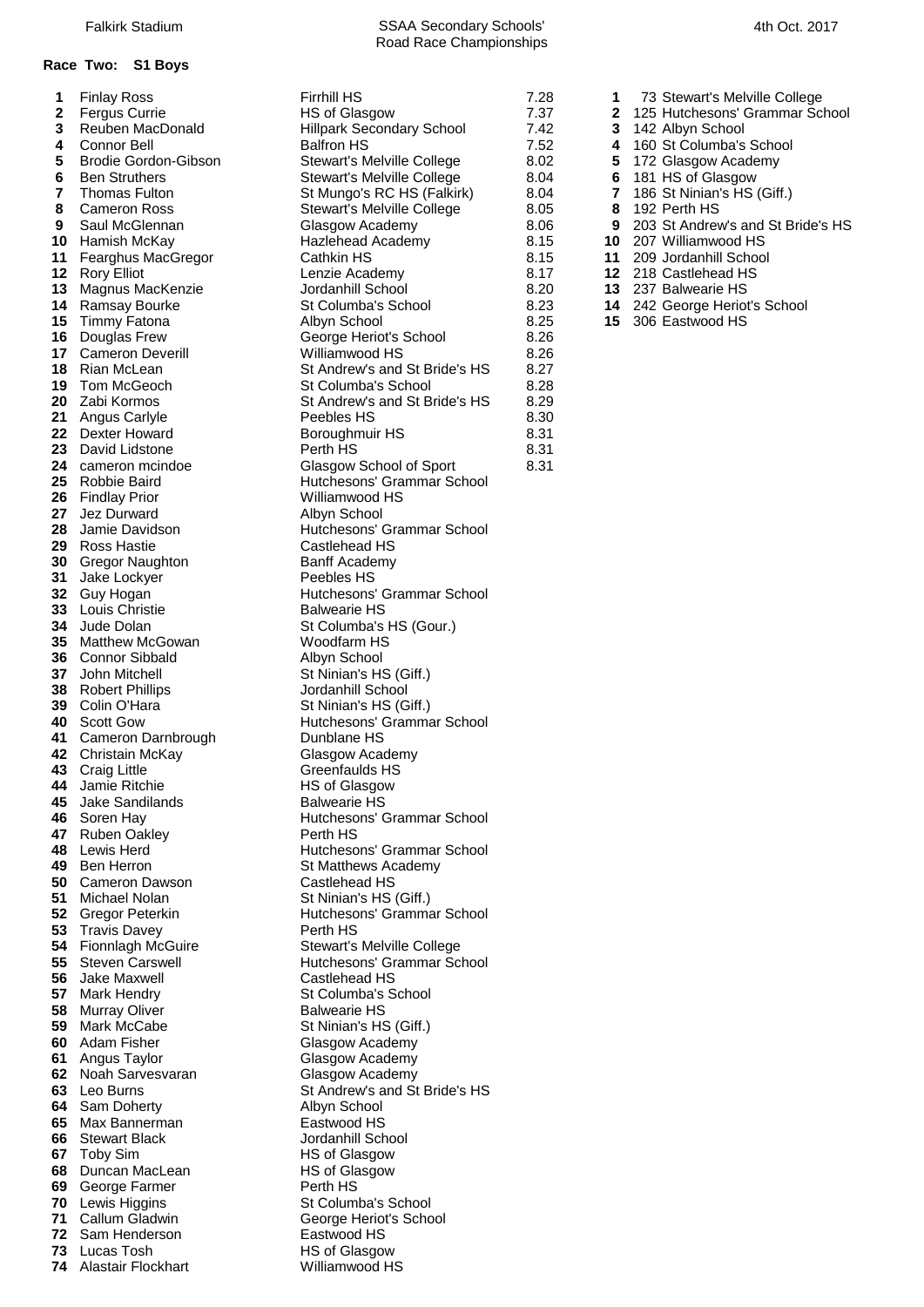Leonardo Monaco<br> **77** Craig Taggart<br> **77** Craig Taggart<br> **1888** Hutchesons' Grammar S Ruairidh Edmond<br>**79** Joe McDermott Andrew Combe **Eastwood HS**<br> **81** Dylan Watt **Eastwood HS** 81 Dylan Watt<br>82 Angus Scott 83 Mitchell Foulds 84 Fraser Barr **Calderhead HS**  Calum Sinclair **1886** Lewis Tominey **Calder Calderhead HS**  Lewis Tominey **Calderhead HS**<br> **87** Freddie Thomson **Calcumba** St Columba's School Freddie Thomson Luke Bibby **Albyn School**<br> **89** Kacper Kielban **Albyn School** HS Kacper Kielban Eastwood HS Josh kenny Williamwood H<br>**91** John Wight **HS** of Dundee John Wight **1912 1913** HS of Dundee<br> **1914** Euan Moves **Howard School**  Euan Moyes **Canadian School School School School School School School School School School School School S<br>
<b>93** Kaiden Barr Castlehead HS Kaiden Barr<br>**94** Sam Hudson Matthew Shields **Eastwood HS**<br>**96** Jonathon Beher **National Property** Dunblane HS Jonathon Beher **Dunblane HS**<br>**97** Edward Howatt **Glasgow Academy**  Edward Howatt<br>**98** Charles Pain Struan Craig **Beaconhurst**<br>**100** Ben Morris **Beacon Burney Structure Albyn School**  Ben Morris **100** Albyn School<br>**101** John Laing **Balwearie HS**  John Laing<br>**102** Daniel Moody Adam Pollock **Eastwood HS**<br>**105** Rocco Hickey-Fugaccia **East St Ninian's HS** (Giff.) Rocco Hickey-Fugaccia St Ninian's HS (Giff.)<br>**106** Cailean MacDonald St Ninian's HS (Giff.) Cailean MacDonald

Falkirk Stadium SSAA Secondary Schools' Road Race Championships Euan Hendry **Hutchesons' Grammar School**<br>**76** Leonardo Monaco **George Heriot's School**  Hutchesons' Grammar School<br>**HS** of Dundee *George Heriot's School*<br>Eastwood HS St Columba's School<br>Castlehead HS George Heriot's School<br>Eastwood HS George Heriot's School<br>Beaconhurst Daniel Moody<br> **103** Euan Richards<br> **103** Euan Richards<br> **Secript Branch School** George Heriot's School<br>Eastwood HS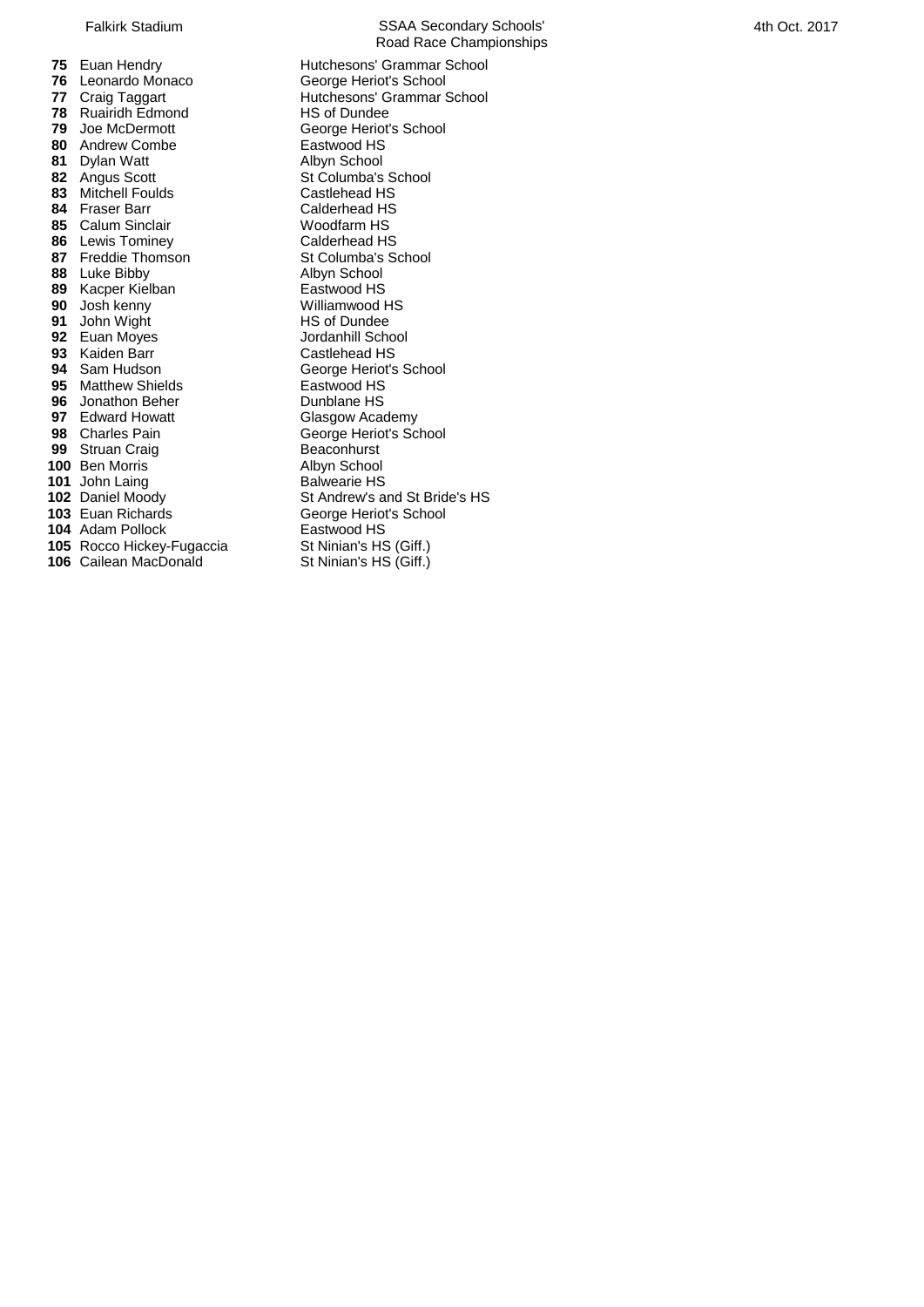# Anya MacLean HS of Glasgow 7.51 **1** 43 HS of Glasgow

- **26 Hutchesons' Grammar School**
- 
- 
- -
	-
- 
- 
- 

 Isla Ward St Ninian's HS (Giff.) Isla Scott **Callum** St Ninian's HS (Giff.)<br> **26** Anna McCallum **St HS of Glasgow**  Anna McCallum Emma Hardy **Albyn School**<br>18 Peggy-Nan Rodger **Albyn School** Glasgow Gaelic School 28 Peggy-Nan Rodger Isla Cooper **Annan Academy**  Kirsty Jones **HS** of Glasgow Nicola Fletcher Glasgow Academy Belle McCormack Paisley Grammar School Iona Brodie **Albyn** School Isabel McGregor Williamwood HS Estelle Macaloney **Glasgow Academy**  silver nwabouzor Glasgow School of Sport Rosey Watt Alix Donald Banff Academy<br>**41** Millie McGeehan **Band St Ninian's HS**  Isla Fotheringham Glasgow Academy Lucy Sillars **HS** of Glasgow Alisa Gibb **George Heriot's School**<br>**45** Ellie Wallace **George Heriot** Hutchesons' Grammar ( lily wetherall **46** lily wetherall Glasgow School of Sport<br>**47** Louisa Brown **Glasgow** HS of Glasgow Louisa Brown Ella McGregor Woodfarm HS Annabel Davies **HS** of Glasgow Sophie Elder **Peebles HS**  Rebecca Toolis **Peebles HS**  Niamh Casey St Maurice's HS Maddie Collins **Peebles HS**<br> **57** Zoe Fleming **Part St George's**  Bethany Drummond St Ninian's HS (Giff.) Charlotte Nurducci Albyn School Eve Blincow St Columba's School Ava Robertson **Bearsden Academy**  Miamh Coyne Williamwood HS Sarah Happs **George Heriot's School**  Allana Furness Peebles HS Kodi Dibben Banff Academy Samantha Ferguson Crieff HS Rebekah Hay **Banff Academy** Morven McLafferty **Bearsden Academy** 

 Meredith Reid **3** 125 Glasgow Academy **8.10 3** 125 Glasgow Academy<br> **4** Zoe Flower **8.16 4** 127 Williamwood HS Zoe Flower **18 Australian Hutchesons' Grammar School** 8.16 Aurelia Tiffoney HS of Glasgow 8.18 **5** 138 St Ninian's HS (Giff.) Abby Thomson Williamwood HS 8.21 **6** 194 Albyn School Mhairi Chalmers Wellington School 8.27 **7** 213 Banff Academy Molly Kidd George Heriot's School 8.32 **8** 223 St George's School for Girls Julia Cash **Hutchesons' Grammar School 8.34 9** 227 Peebles HS Eva Chong Eastwood HS 8.34 **10** 261 Eastwood HS Zara Kennedy HS of Glasgow 8.39 **11** 325 St Columba's School Bridget Harley **North Berwick HS** 8.41<br>**13** Isla Ward **North Berwick HS** (Giff.) 8.41 Rose Ryan **HS** of Dundee 8.42 Abi Hammerman **Port Glasgow HS** 8.47 Ciara Brown Glasgow Academy 8.52 Abbie Kirwan St Andrew's and St Bride's HS 8.53 Abbie Alemu **Gleniffer HS** 8.54 Millie Nicholl **Cathkin HS** 8.54 Sarah Forbes Paisley Grammar School 8.53 Holly Kirkwood Lenzie Academy 8.58 Libbie Currie **22** St Andrew's and St Bride's HS 8.58<br> **23** Anna Sloan **St Andrew** Williamwood HS 8.58 Anna Sloan Williamwood HS 8.58 24 Robyn Macdonald St George's School for Girls Mollie Robb St Mungo's RC HS (Falkirk) Eva Barbour **Music Eva Barbour** Hutchesons' Grammar School<br>**39** Rosey Watt **Hutches** Banff Academy **51 Ninian's HS (Giff.)** Hutchesons' Grammar School Ava Kennedy **Aberdeen Grammar School**  Halycon Morgan Aberdeen Grammar School Tara madden **Aberdeen Grammar School**  Zoe Fleming St George's School for Girls<br> **58** Gail Stewart School Flutchesons' Grammar School for Girls **Hutchesons' Grammar School**  Eilidh Chandler St George's School for Girls Beth Trainer **Bearsden Academy**  Louise Carroll **Balfron HS**  Rachel Mackenzie St George's School for Girls Ameila Waugh **Albyn School**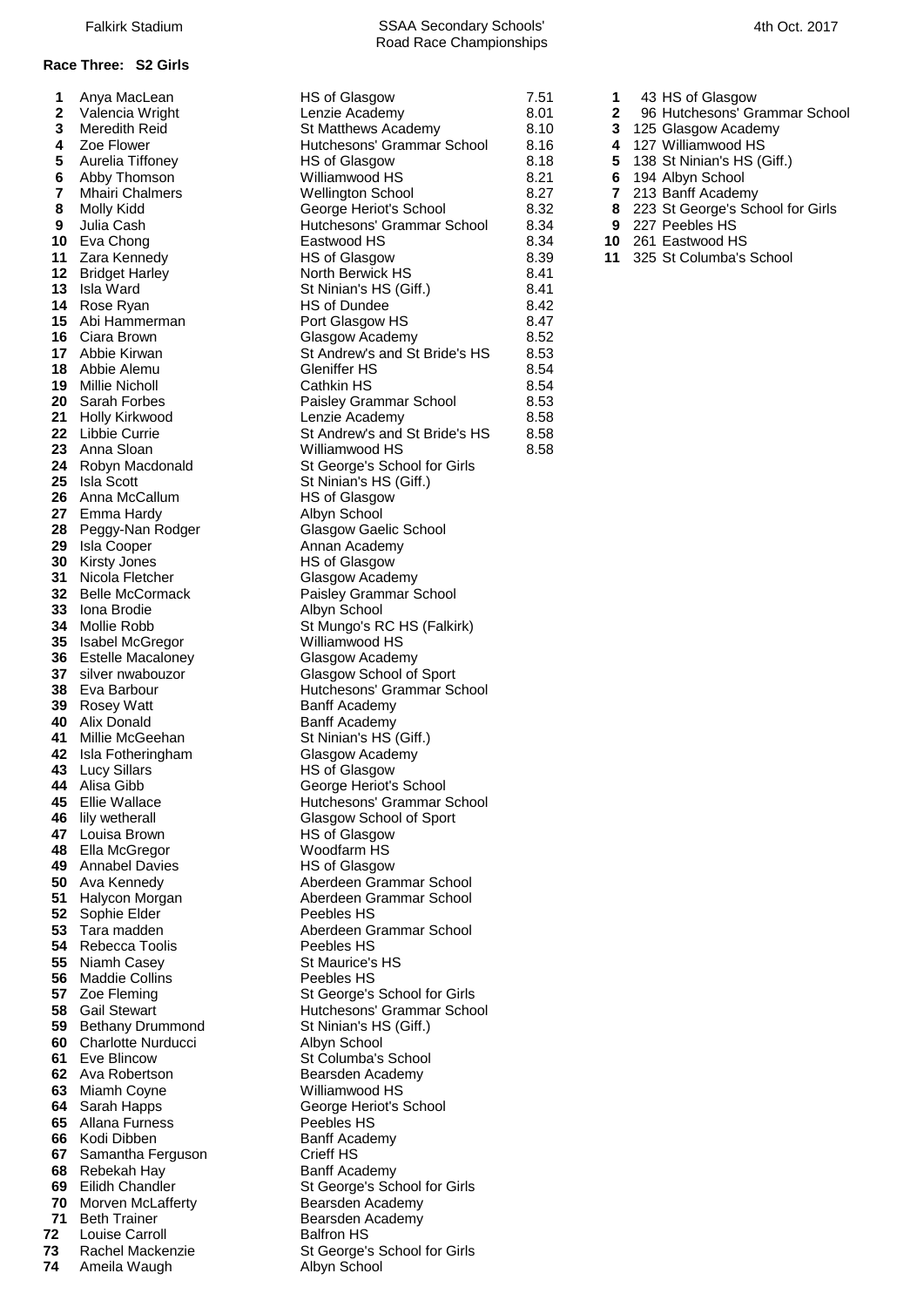| 75   | Rosie Sharples           | Braes HS                |
|------|--------------------------|-------------------------|
| 76   | Katie Macdougall         | Banff Academy           |
| 77   | Rachel Brolly            | Hutchesons' Grammar     |
| 78   | Poppy Pitts              | St Columba's School     |
| 79   | Daniella Takon           | Eastwood HS             |
| 80   | <b>Erin Fraser</b>       | Williamwood HS          |
| 81   | Kiera Welsh              | Eastwood HS             |
| 82   | <b>Tess McCormack</b>    | Paisley Grammar Scho    |
| 83   | Lauren McGhee            | Lenzie Academy          |
| 84   | Cerys Westwood           | Glasgow Gaelic School   |
| 85   | Rebecca Harrow           | Glasgow Academy         |
| 86   | <b>Emily Bradshaw</b>    | Largs Academy           |
| 87   | <b>Kerry Stewart</b>     | Glasgow Gaelic School   |
| 88   | Emma Weir                | St Columba's School     |
| 89   | Anna Irvine              | Port Glasgow HS         |
| 90   | Rachel Fraser            | Albyn School            |
| 91   | Annabelle Leitch         | Eastwood HS             |
| 92   | <b>Adrienne Harris</b>   | St Andrew's and St Brid |
| 93   | Morven Garden            | <b>Banff Academy</b>    |
| 94   | Shannon Glen             | McLaren HS              |
| 95   | <b>Caitlin Esslemont</b> | Banff Academy           |
| 96 - | Ava Gardiner             | Prestwick Academy       |
| 97   | Jessica Bowden           | Calderhead HS           |
| ۵Q   | Marcia MacDougall        | St Columba's School     |

- **98** Marcie MacDougall St Columba's School<br> **99** Saoirsa Gaston<br>
St Columba's School
- Falkirk Stadium SSAA Secondary Schools' Road Race Championships **Braes HS Banff Academy 77** Rachel Brolly **Reserve Access** Hutchesons' Grammar School  $E$ astwood HS Williamwood HS **Eastwood HS Paisley Grammar School** Lenzie Academy Largs Academy **878** Glasgow Gaelic School **St Columba's School Port Glasgow HS** Albyn School **Bastwood HS 92** St Andrew's and St Bride's HS **Banff Academy McLaren HS Banff Academy Prestwick Academy Calderhead HS 99** St Columba's School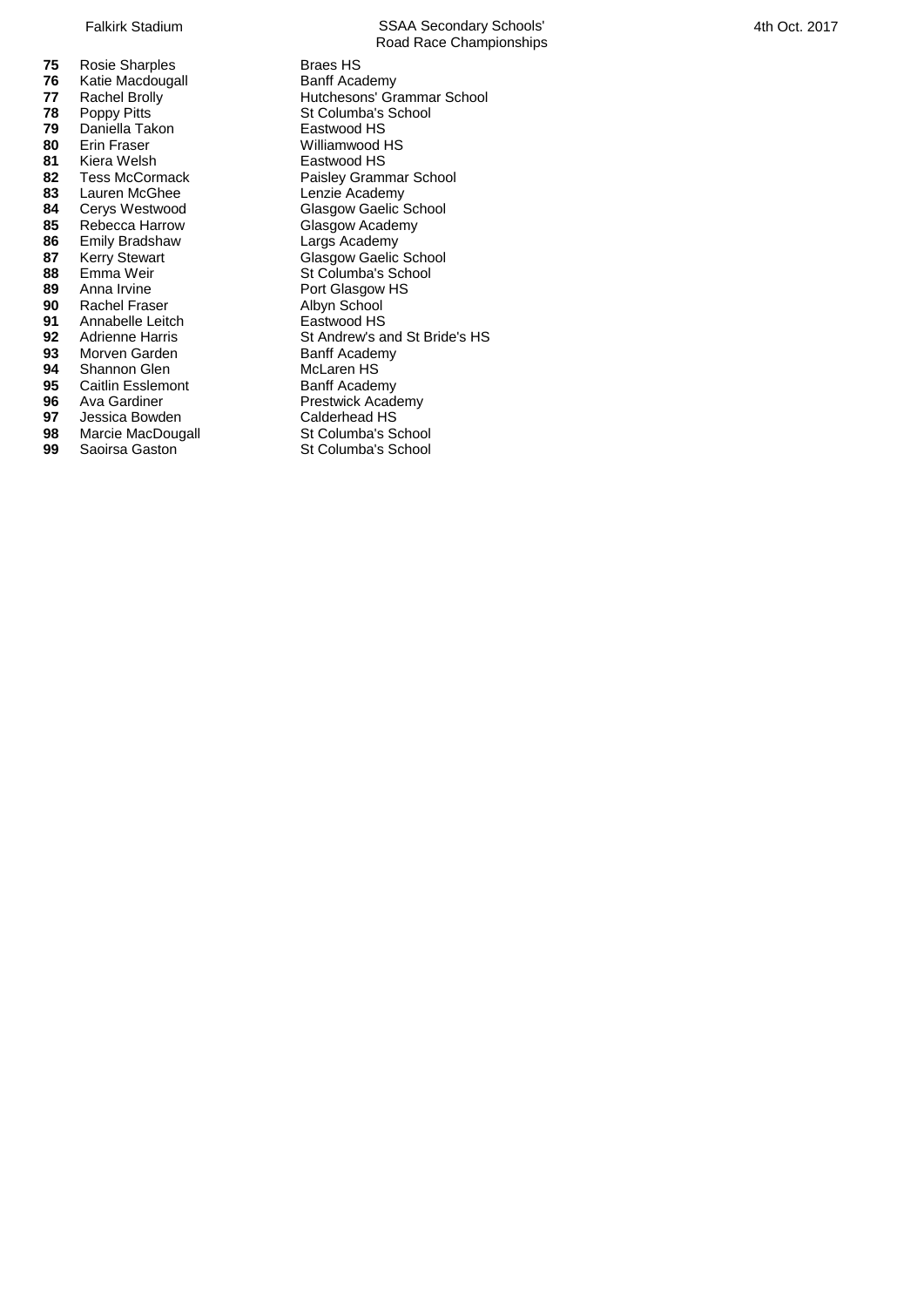## **Race Four: S2 Boys**

| 1        | Lucas Cairns                           | Fortrose Academy                                   |
|----------|----------------------------------------|----------------------------------------------------|
| 2        | Ross O'Brien                           | Williamwood HS                                     |
| 3        | Angus Wright                           | North Berwick HS                                   |
| 4        | Kai Crawford                           | Albyn School                                       |
| 5<br>6   | Lewis Thomson<br>Duncan MacDonald      | Perth HS<br>Millburn Academy                       |
| 7        | Alex Mackinnon                         | Hutchesons' Grammar Sch                            |
| 8        | Alex Douglas                           | HS of Dundee                                       |
| 9        | Angus Rutter                           | Fortrose Academy                                   |
| 10       | <b>CONOR GOURLEY</b>                   | St Columba's RC HS (Dun                            |
| 11       | <b>Russell Barnett</b>                 | Lenzie Academy                                     |
| 12       | Sam Metcalf                            | <b>Wallace HS</b>                                  |
| 13       | James Grant                            | Crieff HS                                          |
| 14       | Jake Graham                            | <b>Belmont Academy</b>                             |
| 15       | matthew stewart                        | Glasgow School of Sport                            |
| 16       | Tom Lygate                             | Williamwood HS                                     |
| 17       | <b>Finlay Jarvis</b>                   | Perth HS                                           |
| 18       | Ross Donald                            | Lenzie Academy                                     |
| 19       | Aidan Bradley                          | George Watson's College                            |
| 20<br>21 | Patrick Cannon<br><b>Patrick Milne</b> | Peebles HS                                         |
| 22       | Murray Aiken                           | Boroughmuir HS<br>Peebles HS                       |
| 23       | Joseph McKay                           | St Ninian's HS (Giff.)                             |
| 24       | Jamie Coleman                          | Lenzie Academy                                     |
| 25       | Angus Ivory                            | George Heriot's School                             |
| 26       | Michael MacAulay                       | Hutchesons' Grammar Sch                            |
| 27       | <b>Reuben Macintyre</b>                | Lenzie Academy                                     |
| 28       | Kyle MacFarlane                        | Woodmill HS                                        |
| 29       | Aaron McGillvray                       | St Ninian's HS (Giff.)                             |
| 30       | Daniel Slowey                          | St Andrew's and St Bride's                         |
| 31       | Calum Rose                             | Stewart's Melville College                         |
| 32       | Aidan Flynn                            | St Ninian's HS (Giff.)                             |
| 33<br>34 | Luke Renforth                          | Aberdeen Grammar Schoo<br><b>Clydeview Academy</b> |
| 35       | Caleb Dunning<br>Tommy Thin            | George Heriot's School                             |
| 36       | <b>Ethan Brew</b>                      | Hutchesons' Grammar Sch                            |
| 37       | <b>Hugh Shiels</b>                     | St Ninian's HS (Giff.)                             |
| 38       | Nathan Moffatt                         | Aberdeen Grammar Schoo                             |
| 39       | Jonathan Faulks                        | Larbert HS                                         |
| 40       | <b>Finlay Cooper</b>                   | Albyn School                                       |
| 41       | Robbie Littlefield                     | Jordanhill School                                  |
| 43       | 42 Daniel Lidstone                     | Perth HS                                           |
| 44       | Euan Campbell<br>Andrew Lind           | Dunblane HS<br><b>Hillpark Secondary School</b>    |
| 45       | Ryan Milne                             | Woodfarm HS                                        |
| 46       | Cameron Mackay                         | Peebles HS                                         |
| 47       | James Imrie                            | <b>Wallace HS</b>                                  |
| 48       | Michael Foley                          | Williamwood HS                                     |
| 49       | <b>Harry Martin</b>                    | <b>HS of Dundee</b>                                |
| 50       | Allistair Johnstone                    | Perth HS                                           |
| 51       | <b>Tomas MacDonald</b>                 | George Heriot's School                             |
| 52       | <b>Oliver Laing</b>                    | Perth HS                                           |
| 53<br>54 | <b>Ben Burns</b><br>Callum Hand        | St Matthews Academy<br><b>Balwearie HS</b>         |
| 55       | Lewis Wilson                           | St Andrew's and St Bride's                         |
| 56       | <b>Andrew Gilbert</b>                  | George Heriot's School                             |
| 57       | <b>Charlie Tomkinson</b>               | Williamwood HS                                     |
| 58       | Gregor Archibald                       | George Watson's College                            |
| 59       | Kristofer Thomson                      | Hutchesons' Grammar Sch                            |
| 60       | <b>Christopher Lees</b>                | Lenzie Academy                                     |
| 61       | Jack Campbell                          | McLaren HS                                         |
| 62       | <b>Ruairidh Hart</b>                   | Glasgow Academy                                    |
| 63       | Jack Buchan                            | Hutchesons' Grammar Sch                            |
| 64       | <b>Cameron Patton</b><br>Euan Wilbert  | Largs Academy<br><b>McLaren HS</b>                 |
| 65<br>66 | Adithya Mahapatra                      | Hutchesons' Grammar Sch                            |
| 67       | Jack Sinclair                          | Eastwood HS                                        |
| 68       | Aonghus Turnbull                       | Woodfarm HS                                        |
| 69       | <b>Frey Maciver</b>                    | Peebles HS                                         |
| 70       | Josh Woods                             | <b>Belmont Academy</b>                             |
|          | 71 Marc Love                           | Calderhead HS                                      |
|          | 72 Fionn Graham                        | Glasgow Gaelic School                              |
| 73       | Jamie Goddard                          | Dunblane HS                                        |
|          | 74 Hamish Norval                       | Beaconhurst                                        |

| 1            | Lucas Cairns                              | Fortrose Academy                                   | 7.24         | 1            | 80 Lenzie Academy              |
|--------------|-------------------------------------------|----------------------------------------------------|--------------|--------------|--------------------------------|
| $\mathbf{2}$ | Ross O'Brien                              | Williamwood HS                                     | 7.30         | $\mathbf{2}$ | 114 Perth HS                   |
| 3            | Angus Wright                              | North Berwick HS                                   | 7.34         | 3            | 121 St Ninian's HS (Giff.)     |
| 4            | Kai Crawford                              | Albyn School                                       | 7.36         | 4            | 123 Williamwood HS             |
| 5            | Lewis Thomson                             | Perth HS                                           | 7.45         | 5            | 128 Hutchesons' Grammar        |
| 6            | Duncan MacDonald                          | Millburn Academy                                   | 7.45         | 6            | 157 Peebles HS                 |
| 7            | Alex Mackinnon                            | Hutchesons' Grammar School                         | 7.47         | 7            | 167 George Heriot's School     |
| 8            | Alex Douglas                              | HS of Dundee                                       | 7.47         | 8            | 205 Albyn School               |
| 9            | Angus Rutter                              | Fortrose Academy                                   | 7.47         | 9            | 241 HS of Dundee               |
|              | 10 CONOR GOURLEY                          | St Columba's RC HS (Dunf.)                         | 7.49         |              | 10 278 St Andrew's and St Brid |
|              | 11 Russell Barnett                        | Lenzie Academy                                     | 7.49         |              | 11 294 Dunblane HS             |
|              | 12 Sam Metcalf                            | Wallace HS                                         | 7.51         |              | 12 366 Balwearie HS            |
|              | 13 James Grant<br>14 Jake Graham          | Crieff HS                                          | 7.51         |              | 13 385 St Columba's School     |
|              | <b>15</b> matthew stewart                 | <b>Belmont Academy</b><br>Glasgow School of Sport  | 7.55<br>8.00 |              |                                |
|              | 16 Tom Lygate                             | Williamwood HS                                     | 8.03         |              |                                |
|              | 17 Finlay Jarvis                          | Perth HS                                           | 8.07         |              |                                |
|              | 18 Ross Donald                            | Lenzie Academy                                     | 8.09         |              |                                |
|              | 19 Aidan Bradley                          | George Watson's College                            | 8.11         |              |                                |
|              | 20 Patrick Cannon                         | Peebles HS                                         | 8.11         |              |                                |
|              | 21 Patrick Milne                          | Boroughmuir HS                                     | 8.12         |              |                                |
|              | 22 Murray Aiken                           | Peebles HS                                         |              |              |                                |
|              | 23 Joseph McKay                           | St Ninian's HS (Giff.)                             |              |              |                                |
|              | 24 Jamie Coleman                          | Lenzie Academy                                     |              |              |                                |
|              | 25 Angus Ivory                            | George Heriot's School                             |              |              |                                |
|              | 26 Michael MacAulay                       | Hutchesons' Grammar School                         |              |              |                                |
|              | 27 Reuben Macintyre                       | Lenzie Academy                                     |              |              |                                |
|              | 28 Kyle MacFarlane                        | Woodmill HS                                        |              |              |                                |
|              | 29 Aaron McGillvray                       | St Ninian's HS (Giff.)                             |              |              |                                |
|              | 30 Daniel Slowey                          | St Andrew's and St Bride's HS                      |              |              |                                |
|              | 31 Calum Rose                             | Stewart's Melville College                         |              |              |                                |
|              | 32 Aidan Flynn                            | St Ninian's HS (Giff.)                             |              |              |                                |
|              | 33 Luke Renforth                          | Aberdeen Grammar School                            |              |              |                                |
|              | 34 Caleb Dunning<br>35 Tommy Thin         | <b>Clydeview Academy</b><br>George Heriot's School |              |              |                                |
|              | 36 Ethan Brew                             | Hutchesons' Grammar School                         |              |              |                                |
|              | 37 Hugh Shiels                            | St Ninian's HS (Giff.)                             |              |              |                                |
|              | 38 Nathan Moffatt                         | Aberdeen Grammar School                            |              |              |                                |
| 39           | Jonathan Faulks                           | Larbert HS                                         |              |              |                                |
|              | 40 Finlay Cooper                          | Albyn School                                       |              |              |                                |
|              | 41 Robbie Littlefield                     | Jordanhill School                                  |              |              |                                |
|              | 42 Daniel Lidstone                        | Perth HS                                           |              |              |                                |
|              | 43 Euan Campbell                          | Dunblane HS                                        |              |              |                                |
|              | <b>44</b> Andrew Lind                     | Hillpark Secondary School                          |              |              |                                |
|              | 45 Ryan Milne                             | Woodfarm HS                                        |              |              |                                |
|              | 46 Cameron Mackay                         | Peebles HS                                         |              |              |                                |
|              | 47 James Imrie                            | Wallace HS                                         |              |              |                                |
|              | 48 Michael Foley                          | Williamwood HS<br>HS of Dundee                     |              |              |                                |
|              | 49 Harry Martin<br>50 Allistair Johnstone | Perth HS                                           |              |              |                                |
|              | 51 Tomas MacDonald                        | George Heriot's School                             |              |              |                                |
|              | 52 Oliver Laing                           | Perth HS                                           |              |              |                                |
|              | 53 Ben Burns                              | St Matthews Academy                                |              |              |                                |
|              | 54 Callum Hand                            | <b>Balwearie HS</b>                                |              |              |                                |
|              | 55 Lewis Wilson                           | St Andrew's and St Bride's HS                      |              |              |                                |
|              | 56 Andrew Gilbert                         | George Heriot's School                             |              |              |                                |
|              | 57 Charlie Tomkinson                      | Williamwood HS                                     |              |              |                                |
|              | 58 Gregor Archibald                       | George Watson's College                            |              |              |                                |
|              | 59 Kristofer Thomson                      | Hutchesons' Grammar School                         |              |              |                                |
|              | 60 Christopher Lees                       | Lenzie Academy                                     |              |              |                                |
| 61           | Jack Campbell                             | McLaren HS                                         |              |              |                                |
|              | 62 Ruairidh Hart                          | Glasgow Academy                                    |              |              |                                |
|              | 63 Jack Buchan                            | Hutchesons' Grammar School                         |              |              |                                |
|              | 64 Cameron Patton                         | Largs Academy                                      |              |              |                                |
|              | 65 Euan Wilbert                           | McLaren HS<br>Hutchesons' Grammar School           |              |              |                                |
|              | 66 Adithya Mahapatra<br>67 Jack Sinclair  | Eastwood HS                                        |              |              |                                |
|              | 68 Aonghus Turnbull                       | Woodfarm HS                                        |              |              |                                |
|              | 69 Frey Maciver                           | Peebles HS                                         |              |              |                                |
|              | 70 Josh Woods                             | <b>Belmont Academy</b>                             |              |              |                                |
|              | 71 Marc Love                              | Calderhead HS                                      |              |              |                                |
|              | 72 Fionn Graham                           | Glasgow Gaelic School                              |              |              |                                |
|              | <b>73</b> Jamie Goddard                   | Dunblane HS                                        |              |              |                                |
|              | <b>74</b> Llomich Norvel                  | $D$ ooooburat                                      |              |              |                                |

| 80 Lenzie Academ |
|------------------|
|                  |

- 
- **2 2** 114 Perth HS<br>**2 2** 121 St Ninian' **7.34 3** 121 St Ninian's HS (Giff.)<br>7.36 **4** 123 Williamwood HS
- Kai Crawford Albyn School 7.36 **4** 123 Williamwood HS
- 128 Hutchesons' Grammar School<br>**5 5** 157 Peebles HS
	-
- **7.45 6** 157 Peebles HS<br>**7.47 6** 205 Albyn Schoor<br>**8** 205 Albyn Schoor
	-
	-
- CONOR St Andrew's and St Bride's HS<br>11 294 Dunblane HS
- 294 Dunblane HS<br>**12** 366 Balwearie HS
	-
- 366 Balwearie HS<br>**13** 385 St Columba's 385 St Columba's School<br>7.55<br>8.00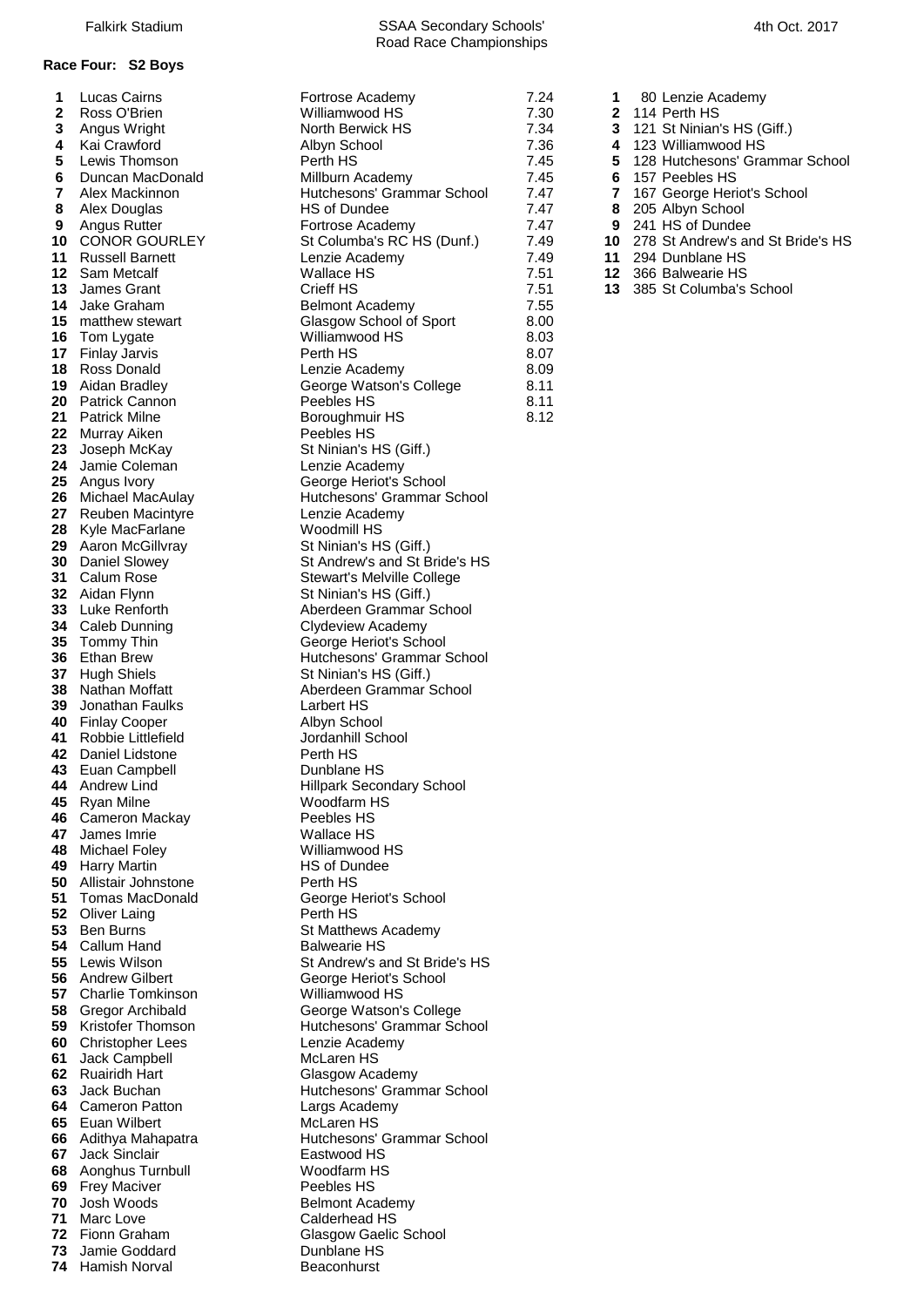Martin Burnhope **Gleniffer HS**<br>**76** Dylan Driver **Gleat Contract Albyn School**  Dylan Driver<br>**77** Ian Harke Nathan Laing<br> **79** Oliver Calder<br> **79** Oliver Calder<br> **Clasgow Academy**  Oliver Calder<br>**80** Elijah Kwon Elijah Kwon George Heriot's School<br>**81** Robbie Baird **George Heriots** Fortrose Academy Robbie Baird<br> **82** Callum Kelsey **Robert Aberdeen Gramma**  Joshua Lewis **Dunblane HS**  William Dunn **Albyn School**<br> **86** Fraser Gray **Albyn School**<br>
HS of Dundee Fraser Gray **HS of Dundee**<br> **87** Ruaridh McInnes **HS** Eastwood HS Ruaridh McInnes Matt Makin St Columba's School<br> **89** Jack Graham St Annan Academy Jack Graham **Annan Academy**<br> **90** Jamie Glen **Annan Academy** Bearsden Academy Jasper Lecore **Albyn School**<br> **92** Sam Whitton **Albyn School**<br>
Balwearie HS Sam Whitton<br>**93** Fraser Morrison Euan Doneghan **Dunblane HS**<br>**95** Ciaran Parker **Dunbang Step Step Step Step Step Step School**  Ciaran Parker<br>**96** Harry Mulvey Alistair Binnie<br> **99** Hamish Forrester<br>
HS of Dundee Hamish Forrester Samuel Craig St Columba's School Cole Nicholson **Annan Academy**<br> **102** Beniamin Ventham **Annan St** Columba's School Benjamin Ventham Alexander McMahon Charlie Tomkinson Williamwood HS Guy Bell **107** Glasgow Academy<br> **108** Findlav Roberts **Glasgow Academy**  Findlay Roberts john weir **Cathkin HS**<br> **110** Robbie McPhee **Calderhead HS**  Robbie McPhee Jonathan Simpson<br>**113** Conor Little

Road Race Championships *George Heriot's School*<br>Larbert HS **82** Callum Kelsey **Aberdeen Grammar School**<br> **83** forbes menzies **Aberdeen Clasgow School of Sport Glasgow School of Sport Bearsden Academy**<br>Albyn School **James Gillespie's HS<br>Dunblane HS 96** Harry Mulvey **St Andrew's and St Bride's HS**<br>**97** Lewis Blake St Andrew's and St Bride's HS St Andrew's and St Bride's HS<br>HS of Dundee **103** Thomas O'neill St Andrew's and St Bride's HS<br> **104** Sam Albrow Bearsden Academy **104** Bearsden Academy<br>Bearsden Academy St Andrew's and St Bride's HS<br>Balwearie HS **113** Conor Little **113** Conor Little St Mungo's RC HS (Falkirk)<br>**114** Olaf Bukowiecki St Mungo's RC HS (Falkirk) **5t Mungo's RC HS (Falkirk)** 

## **Race Five: Chair/Bikes**

| Kyle Brotherton | Dumfries & Galloway Coll | 4.46 |
|-----------------|--------------------------|------|
| Murran Mackay   | Queen Anne HS            | 7.17 |
| Callum Sloan    | St Stephens              | 7.25 |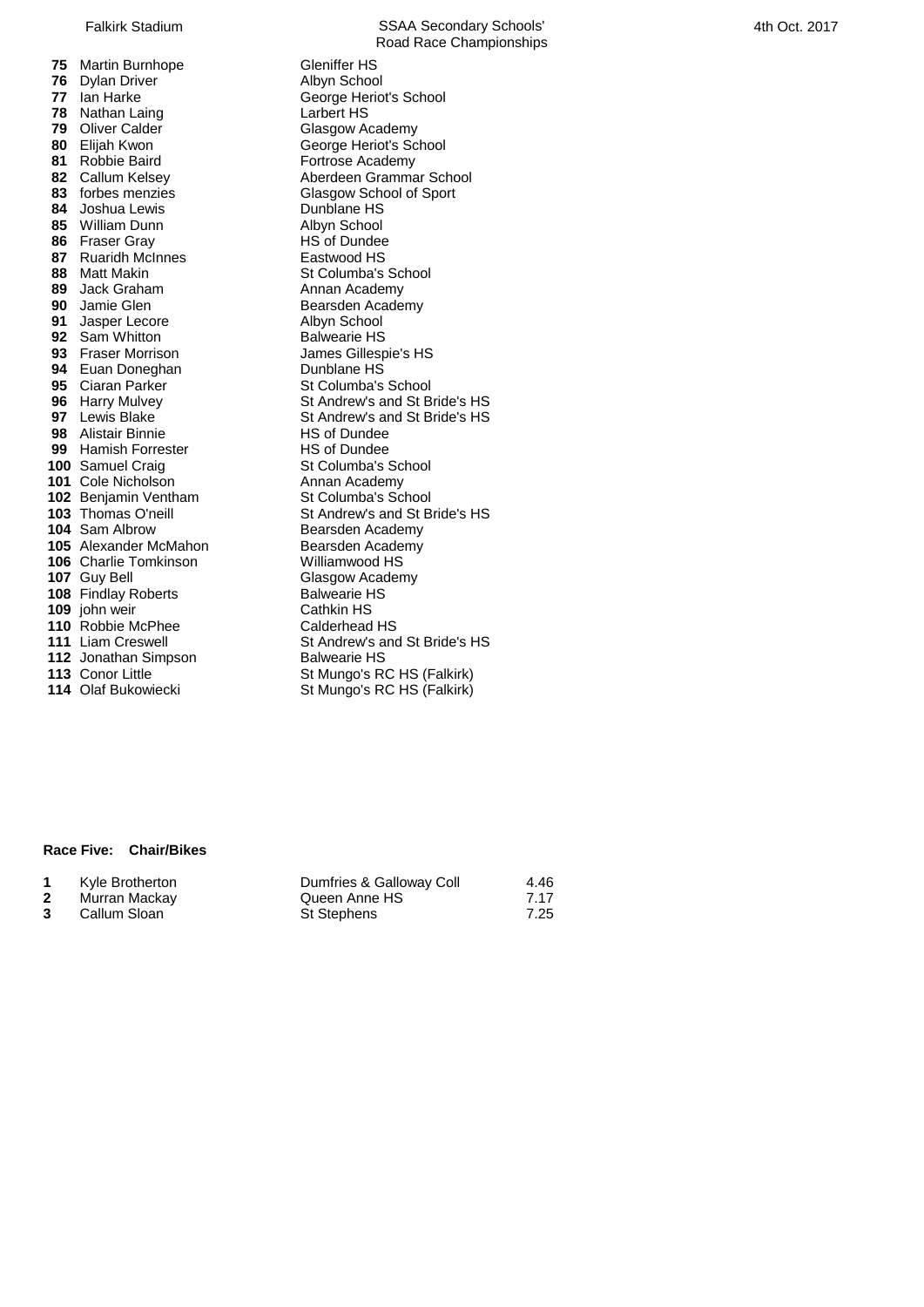### **Race Six: S3/4 Girls**

| 1        | Cera Gemmell                            |
|----------|-----------------------------------------|
| 2        | Isla Britton                            |
| 3        | Rosie Davidson                          |
| 4<br>5   | Pippa Carcas<br><b>Emily Andrew</b>     |
| 6        | Daisy Cumming                           |
| 7        | Kate Richardson                         |
| 8        | Georgia Ledingham                       |
| 9        | <b>Clare Wallace</b>                    |
| 10       | laura ferguson                          |
| 11       | Emma Johnson                            |
| 12       | <b>JESSICA ROBSON</b>                   |
| 13       | Kyra Gibb                               |
| 14       | Jill Carswell                           |
| 15       | Carrie Banks                            |
| 16<br>17 | Joanna Littlefield<br>aimee anderson    |
| 18       | <b>Charlotte Clare</b>                  |
| 19       | Helen Chong                             |
| 20       | Rose Newman                             |
| 21       | <b>Molly Morris</b>                     |
| 22       | Anna Dalglish                           |
| 23       | Sofia Kirkpatrick                       |
| 24       | <b>Caitlin Purcell</b>                  |
| 25       | Eilidh Gibson                           |
| 26       | Mia Padmanbhan                          |
| 27<br>28 | Abbie Robb<br><b>Kirsty Purcell</b>     |
| 29       | Louise Hastie                           |
| 30       | <b>Isabelle Burnside</b>                |
| 31       | Harriet Woodland - Broor                |
| 32       | Morven Hubbard                          |
| 33       | Evie MacKay                             |
| 34       | Zoe Renfrew                             |
| 35       | Hannah Little                           |
| 36       | Mhairi Arnott                           |
| 37       | Emma Chamberlain<br>darci burns         |
| 38<br>39 | Lucia Montgomery                        |
| 40       | Shona Carey                             |
| 41       | Jessica Hoggarth                        |
| 42       | <b>Tilly Leathart</b>                   |
| 43       | <b>Emily Simpson</b>                    |
| 44       | <b>Charlotte Morrison</b>               |
| 45       | Miriam Gilbride                         |
| 46       | <b>Charlotte McDowall</b>               |
| 47       | Libby Sutherland                        |
| 48<br>49 | Skye Henderson<br>Ava Smith             |
| 50       | Bea Winkler                             |
| 51       | Caoimhe Quail                           |
| 52       | Phoebe Friend                           |
| 53       | Elena Magorum                           |
| 54       | <b>Holly McAneny</b>                    |
| 55       | Kerry Robertson                         |
| 56       | Mia Lovie                               |
| 57<br>58 | Roisin Cameron Coyle<br>Jennifer Brydon |
| 59       | Olivia Dunn                             |
| 60       | paris Burton                            |
| 61       | Lauren Blair                            |
| 62       | Carla Murray                            |
| 63       | Kayla McCandlish                        |
| 64       | Ruby Soldan                             |
| 65       | Eilidh Mooney                           |
| 66       | <b>Grace Robertson</b>                  |
| 67       | Emma Seed                               |
| 68<br>69 | Honey Morris<br>Anna Saunders           |
| 70       | Cara Murray                             |
| 71       | Nicole Mullard                          |
| 72       | Jessica Barr                            |
|          |                                         |

**11.20 11.20 11.20 Cera George Watson's College Balfron HS<br>
<b>11.43** 2 125 Glasgow School of Sport **2** 125 Glasgow School of Sport<br>
Glenalmond College 11.44 **2** 125 Glasgow School of Sport<br>
11.44 **3** 139 Peebles HS **4** George Heriot's School Millburn Academy **Fillburn Academy 11.57 5** 156 Hutchesons' Grammar School<br>
Dunfermline HS 12.01 **6** 182 James Gillespie's HS **7** Kate Richardson Eastwood HS 12.08 **7** 214 Millburn Academy **8** Georgia Ledingham Boroughmuir HS 12.09 **8** 248 St Aloysius College Eastwood HS **12.25 9** 262 St George's School for Girls<br>
Glasgow School of Sport 12.27 **10** 287 Glasgow Academy Glasgow School of Sport 12.27 **10** 287 Glasgow Academy<br>George Watson's College 12.28 11 362 St Columba's Scho Lanark Grammar School 12.33 **12** 364 St Ninian's HS (Giff.) **Dunblane HS** 12.36 Hutchesons' Grammar School 12.36 **12.37<br>12.37 Beaconhurst Banks Beacon<br>12.41 Beacon Beacon Beacon Beacon Beacon Beacon Beacon Beacon Beacon Beacon Beacon Beacon Beacon Beacon Beaco 12.41** Jordanhill School<br>
Glasgow School of Sport 12.46 **Glasgow School of Sport** Peebles HS 12.52 Eastwood HS 13.01<br>James Gillespie's HS 13.02 **James Gillespie's HS 21** Molly Morris George Watson's College 13.03 **22** AS of Dundee 13.04<br> **222 Hutchesons' Grammar School** 13.04 **Hutchesons' Grammar School Hazlehead Academy 25** St Columba's School **Bearsden Academy 27 St Mungo's RC HS (Falkirk) Hazlehead Academy Castlehead HS** Bearsden Academy **31 311** St George's School for Girls **Belmont Academy Belmont Academy Clydeview Academy** Peebles HS **George Watson's College Williamwood HS Glasgow School of Sport** James Gillespie's HS **Glasgow Gaelic School** George Watson's College Peebles HS **5** St George's School for Girls Peebles HS **Hutchesons' Grammar School Belmont Academy Gleniffer HS Beaconhurst Glasgow Academy Boroughmuir HS St Aloysius College James Gillespie's HS Peebles HS St Andrew's and St Bride's HS Larbert HS Hazlehead Academy St Aloysius College Mary Erskine St Aloysius College Glasgow School of Sport Queensferry Community HS St Matthews Academy Lenzie Academy Millburn Academy Peebles HS George Watson's College Millburn Academy Glasgow Academy Perth HS Castlehead HS James Gillespie's HS** Aberdeen Grammar School **73** Grace Brennan George Watson's College **74** Erica Drummond Hutchesons' Grammar School

Road Race Championships

- 
- 
- 11.44 **3** 139 Peebles HS<br>11.55 **4** 149 Eastwood HS
	-
	-
- 12.01 **6** 182 James Gillespie's HS
	-
	-
	-
	-
	- **11** 362 St Columba's School
	-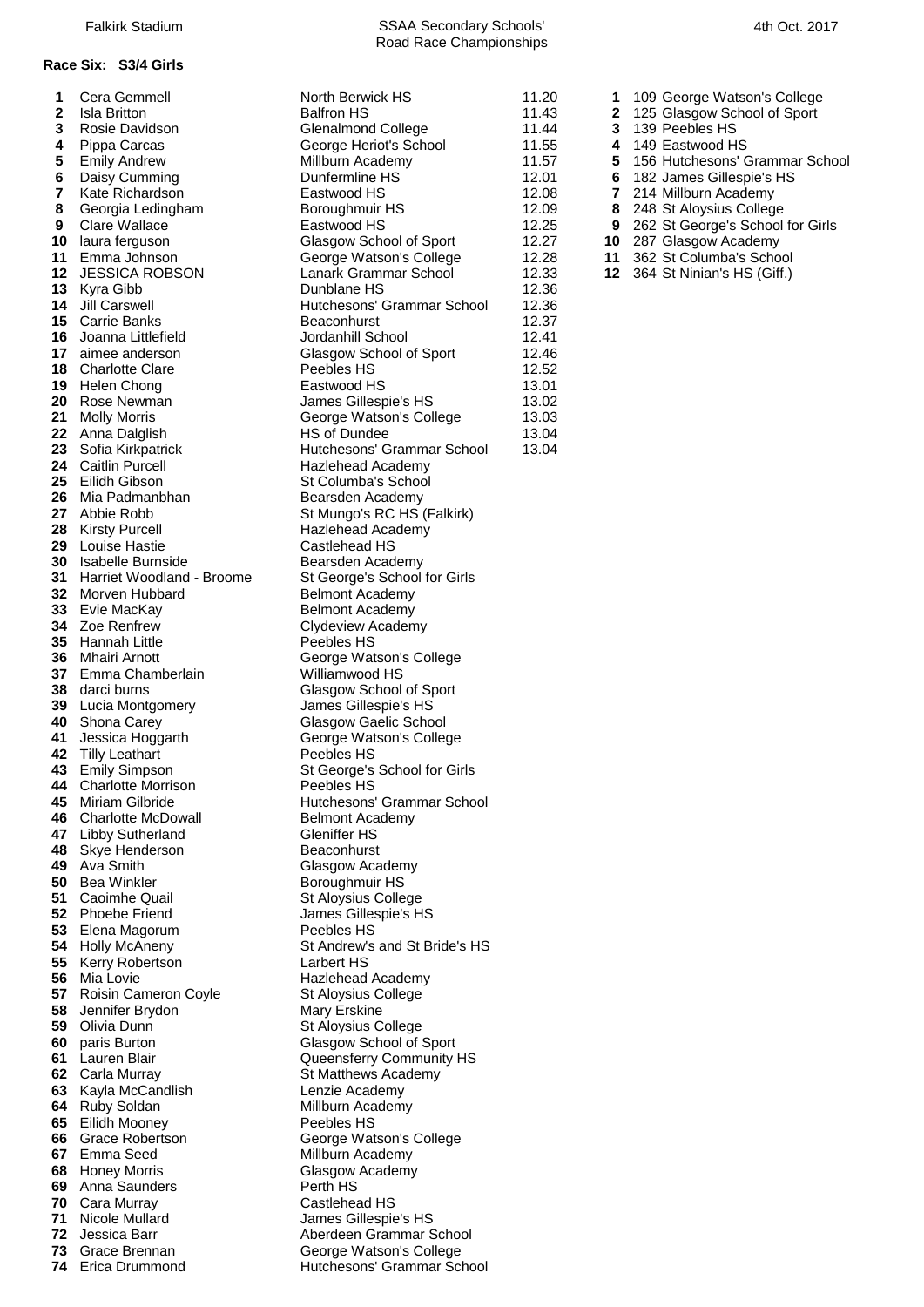Jenna Little **Consumers Consumer Bearsden Academy**<br> **78** Ailsa Hewick **Consumers Consumer Academy**  Ailsa Hewick **Millburn Academy**<br>**79 NINA FYFE** Lanark Grammar ( NINA FYFE Lanark Grammar School<br> **80** Anna Young **Lanary Hutchesons' Grammar School** 81 Caitlin Cameron-Coyle Millie Howatt Glasgow Academy<br> **83** Mia Crickmar Glasgow Academy<br>
Balwearie HS 83 Mia Crickmar Lily Young Balfron HS 85 Niamh McWilliams St Ninian's HS (Giff.) Ceiteidh Ainsworth **Canada Wallace HS**<br>**87** Leah Cameron **Clydeview A**  Abbey Orr Glasgow Academy<br> **89** Rhianna Isaac **Glasgow Academy**<br>
St Ninian's HS (Gift Lois Burch **Beaconhurst**<br> **91** Lara Cassidy **Burges** St Luke's HS Lara Cassidy **St Luke's HTM**<br> **92** Charlotte Schmautz Balfron HS Charlotte Schmautz<br>**93** Lulu Harvey - Crawford Layla Hickey-Fugaccia St Ninian's HS (Giff.)<br>**95** Teddy Henderson St George's School fo Cara Whotherspoon<br>**97** Olivia Schenini Hannah Mayo **Lenzie Academy Lenzie Academy**<br>**99** Emily Baxter **NATE CONTACT H**S of Dundee Emily Baxter Orla Proctor **Dunblane HS**  Amy Faunce Smith Dunblane HS Niamh Cannon St Aloysius College Kitty Hinton **104** Crace Allan **Prestwick Academy**<br>
104 Grace Allan **Property** Williamwood HS Grace Allan<br>**105** Zoe Moore Romy Erskine St Columba's School Sophia Weir George Heriot's School<br>**108** Rosalind Murray **George Hutchesons' Grammar** S Lucy More Ellie Wylie **Prestwick Academy**<br> **114** Alvson Bell **Press Eastwood HS**  Alyson Bell<br>**115** Lucy Niven Ella Dominguez<br>**117** Mairi McLean Dana Beusen Mary Erskine<br>**119** Andrea Byrne Mary Erskine Andrea Byrne Mary Erskine<br>**120** Hannah Sliegh **Mary Lenzie Academy 120 Hannah Sliegh** 

Falkirk Stadium **SSAA Secondary Schools'** Road Race Championships **75** Lauren Kane **Hutchesons' Grammar School**<br>**76** Lucy Anderson **Hutchesons' Grammar School 76** Lucy Anderson **1888** Hutchesons' Grammar School<br>**77** Jenna Little **1888** Bearsden Academy **Hutchesons' Grammar School<br>St Aloysius College Clydeview Academy 88** St Ninian's HS (Giff.)<br>Beaconhurst **St George's School for Girls** St George's School for Girls<br>St Ninian's HS (Giff.) Hutchesons' Grammar School<br>Lenzie Academy **St Mungo's RC HS (Falkirk) Hutchesons' Grammar School 109** Martha Webb **Aberdeen Grammar School 110** Fiona Mieghan **Hutchesons' Grammar School**<br>
111 Alice MGrath St Alovsius College **1111** St Aloysius College<br>McLaren HS **115** St Columba's School<br>**115** School **Prestwick Academy<br>Mary Erskine**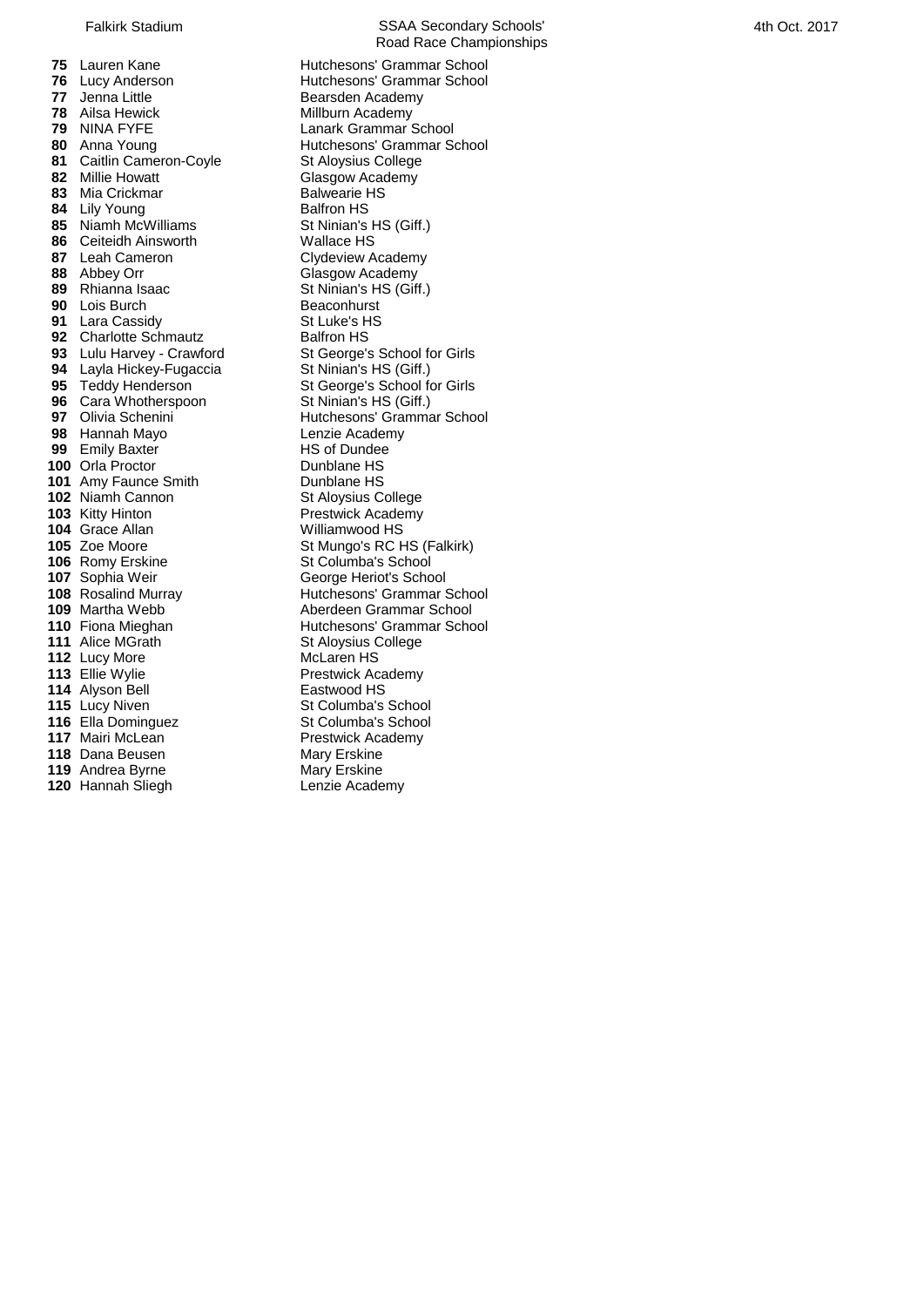### **Race Seven: S3/4 Boys**

| 1    | Hamish Armitt            | Mearns Castle HS                  | 12.32 | 1                       | 51 Balwearie HS      |
|------|--------------------------|-----------------------------------|-------|-------------------------|----------------------|
| 2    | David McNair             | Castlehead HS                     | 12.30 | 2                       | 133 Stewart's Mel    |
| 3    | Ethan Carolan            | Shawlands Academy                 | 12.43 | 3                       | 181 Lenzie Acade     |
| 4    | <b>Ben Sandilands</b>    | <b>Balwearie HS</b>               | 12.49 | 4                       | 192 Balfron HS       |
|      |                          | <b>Gleniffer HS</b>               | 12.52 |                         |                      |
| 5    | Lewis Hannigan           |                                   |       | 5                       | 235 George Wats      |
| 6    | Lewis Dow                | Woodmill HS                       | 12.53 | 6                       | 249 Clydeview Ac     |
| 7    | ross whitelaw            | Glasgow School of Sport           | 12.56 | $\overline{\mathbf{r}}$ | 250 Aberdeen Gra     |
| 8    | Jack Patton              | St Columba's School               | 12.57 | 8                       | 280 HS of Dundee     |
| 9    | Peter Molloy             | Stewart's Melville College        | 13.04 | 9                       | 301 Albyn School     |
| 10   | David Addison            | George Watson's College           | 13.09 |                         | 10 311 Williamwood   |
| 11   | Iain McWhinnie           | <b>Balwearie HS</b>               | 13.15 | 11                      | 313 Glasgow Gae      |
| 12   | Murphy Hand              | <b>Balfron HS</b>                 | 13.18 |                         | 12 331 St Andrew's a |
| 13   | Thomas Ross              | Stewart's Melville College        | 13.20 |                         | 13 364 Cathkin HS    |
| 14   |                          | Castlehead HS                     | 13.21 |                         | 14 373 George Herio  |
|      | Gavin McKay              |                                   |       |                         |                      |
| 15   | Gavin McWhinnie          | <b>Balwearie HS</b>               | 13.22 |                         | 15 409 St Columba's  |
| 16   | Josh Law                 | Clydeview Academy                 | 13.22 | 16                      | 426 Hutchesons' (    |
| 17   | James Connelly           | Bearsden Academy                  | 13.22 | 17                      | 430 Eastwood HS      |
| 18   | Thomas Watson            | Larkhall Academy                  | 13.29 |                         |                      |
| 19   | Dylan Elliot             | Lenzie Academy                    | 13.30 |                         |                      |
| 20   | Alexander McLeod         | St Mungo's RC HS (Falkirk)        | 13.32 |                         |                      |
| 21   | Peter Scott              | <b>Balwearie HS</b>               |       |                         |                      |
| 22   | Ethan Elder              | Peebles HS                        |       |                         |                      |
| 23   | Peter Bradshaw           |                                   |       |                         |                      |
|      |                          | Largs Academy                     |       |                         |                      |
| 24   | Jacob Luc                | <b>Hillpark Secondary School</b>  |       |                         |                      |
| 25   | Sean Fischer-Keogh       | St Columba's HS (Gour.)           |       |                         |                      |
| 26   | Eoghan O'Donnell         | St Ninian's HS (Giff.)            |       |                         |                      |
| 27   | <b>Sam Griffin</b>       | Aberdeen Grammar School           |       |                         |                      |
| 28   | Callum Byrne             | <b>Balfron HS</b>                 |       |                         |                      |
| 29   | Lachlan Rowley           | George Heriot's School            |       |                         |                      |
| 30   | <b>Matthew Gillon</b>    | Carluke HS                        |       |                         |                      |
| 31   | Craig Angus              | Peebles HS                        |       |                         |                      |
| 32   | Lewis Barclay            | Gleniffer HS                      |       |                         |                      |
| 33   | Luke Aitken              | Bearsden Academy                  |       |                         |                      |
|      |                          |                                   |       |                         |                      |
| 34   | Calum Little             | Greenfaulds HS                    |       |                         |                      |
| 35   | Lewis Watt               | Albyn School                      |       |                         |                      |
| 36   | Robaidh Whyte            | Glasgow Gaelic School             |       |                         |                      |
| 37   | Murray Fotheringham      | Glasgow Academy                   |       |                         |                      |
| 38   | <b>Finlay Ross-Davie</b> | Bearsden Academy                  |       |                         |                      |
| 39   | <b>Harry McGill</b>      | Largs Academy                     |       |                         |                      |
| 40   | Adam Deverill            | Williamwood HS                    |       |                         |                      |
| 41   | Danny Bryden             | Annan Academy                     |       |                         |                      |
| 42   | Laurence Petty           | HS of Dundee                      |       |                         |                      |
| 43   | Innes Manders            | McLaren HS                        |       |                         |                      |
|      |                          |                                   |       |                         |                      |
| 44   | Daniel Taylor            | Banff Academy                     |       |                         |                      |
| 45   | <b>Blayne Wright</b>     | Lenzie Academy                    |       |                         |                      |
|      | 46 Luke Nelson           | St Ninian's HS (Giff.)            |       |                         |                      |
|      | 47 Brodie Young          | Lenzie Academy                    |       |                         |                      |
| 48   | Duthac Mardon            | Crieff HS                         |       |                         |                      |
| 49   | Ethan McColgan           | <b>HS of Dundee</b>               |       |                         |                      |
| 50   | Shane Wilson             | St Andrew's and St Bride's HS     |       |                         |                      |
| 51   | <b>Frankie Quail</b>     | St Aloysius College               |       |                         |                      |
| 52   | Aaron Grew               | Cathkin HS                        |       |                         |                      |
|      | 53 Zak Povey             | Cathkin HS                        |       |                         |                      |
|      | 54 Jordan Hood           | <b>Hillpark Secondary School</b>  |       |                         |                      |
| 55   | Muir Gillespie           | Stewart's Melville College        |       |                         |                      |
|      | Leo Dickson              | <b>Stewart's Melville College</b> |       |                         |                      |
| 56   |                          |                                   |       |                         |                      |
| 57   | <b>Sam Cavens</b>        | George Watson's College           |       |                         |                      |
| 58   | James Herrera            | Aberdeen Grammar School           |       |                         |                      |
| 59   | Jamie Eyton-Jones        | George Watson's College           |       |                         |                      |
| 60   | DONALD GILCHRIST         | Lanark Grammar School             |       |                         |                      |
| 61   | Nathan Tosh              | Aberdeen Grammar School           |       |                         |                      |
| 62   | Jamie Horrocks           | Balfron HS                        |       |                         |                      |
| 63   | Cameron Munro            | Peebles HS                        |       |                         |                      |
|      | 64 Lewis Blair           | Queensferry Community HS          |       |                         |                      |
|      | 65 Euan Wond             | Beaconhurst                       |       |                         |                      |
|      | 66 Ewan Ferguson         | <b>Clydeview Academy</b>          |       |                         |                      |
|      |                          |                                   |       |                         |                      |
| 67 - | Oscar Lecore             | Albyn School                      |       |                         |                      |
| 68   | Cameron Blance           | Dunblane HS                       |       |                         |                      |
| 69   | Max McLean               | <b>Prestwick Academy</b>          |       |                         |                      |
| 70   | Adam Cassidy             | Lenzie Academy                    |       |                         |                      |
| 71   | Luke Nelson              | St Ninian's HS (Giff.)            |       |                         |                      |
|      | 72 Aidan MacDougall      | Banff Academy                     |       |                         |                      |
|      | 73 Joshua McGrath        | Hutchesons' Grammar School        |       |                         |                      |
|      | 74 Findlay Dickson       | Glasgow Gaelic School             |       |                         |                      |

**2** 133 Stewart's Melville College<br>
Shawlands Academy<br>
12.43 **3** 181 Lenzie Academy **5** Shawlands Academy **12.43 3** 181 Lenzie Academy **12.49 4** 192 Balfron HS **12.49 4** 192 Balfron HS<br> **Gleniffer HS** 12.52 **5** 235 George Wa **5** Lewis Hannigan Gleniffer HS 12.52 **5** 235 George Watson's College **6** Lewis Dow Woodmill HS 12.53 **6** 249 Clydeview Academy **7** ross whitelaw Glasgow School of Sport 12.56 **7** 250 Aberdeen Grammar School **8** Jack Patton St Columba's School 12.57 **8** 280 HS of Dundee **9 9** 301 Albyn School George Watson's College 13.04 **9** 301 Albyn School George Watson's College 13.09 **10** 311 Williamwood HS **10** George Watson's College 13.09<br>Balwearie HS 13.15 **12** 331 St Andrew's and St Bride's HS<br>
Stewart's Melville College 13.20 13.364 Cathkin HS **13.20 Stewart's Melville College** 13.20<br>Castlehead HS 13.21 **14** Gastlehead HS 13.21 **14** 373 George Heriot's School<br>
Balwearie HS 13.22 **15** 409 St Columba's School **15** Balwearie HS<br> **15** Galwearie HS<br> **15** Galwearie McGademy<br>
16 426 Hutchesons' Gramma **17** Bearsden Academy Larkhall Academy 13.29 Lenzie Academy<br>St Mungo's RC HS (Falkirk) 13.32 **20 Alexander St Mungo's RC HS (Falkirk) Balwearie HS** Peebles HS **Largs Academy Hillpark Secondary School 25** St Columba's HS (Gour.) **26** St Ninian's HS (Giff.) **Aberdeen Grammar School Balfron HS** George Heriot's School **Carluke HS** Peebles HS **Gleniffer HS Bearsden Academy Greenfaulds HS Albyn School Glasgow Gaelic School Glasgow Academy** Bearsden Academy **Largs Academy** Williamwood HS **Annan Academy HS of Dundee McLaren HS Banff Academy** Lenzie Academy **56** St Ninian's HS (Giff.) Lenzie Academy **Crieff HS HS of Dundee St Andrew's and St Bride's HS St Aloysius College Cathkin HS Cathkin HS Hillpark Secondary School Stewart's Melville College** Stewart's Melville College **George Watson's College** Aberdeen Grammar School **George Watson's College** Lanark Grammar School **Aberdeen Grammar School Balfron HS Peebles HS Queensferry Community HS Beaconhurst Clydeview Academy Albyn School Dunblane HS Prestwick Academy Lenzie Academy** *St Ninian's HS (Giff.)* **Banff Academy Hutchesons' Grammar School** 

Road Race Championships

- 
- 
- 
- 
- 
- 
- 
- 
- 
- **11** 313 Glasgow Gaelic School
- 
- 
- 
- 
- 13.22 **16** 426 Hutchesons' Grammar School<br>13.22 **17** 430 Eastwood HS
	-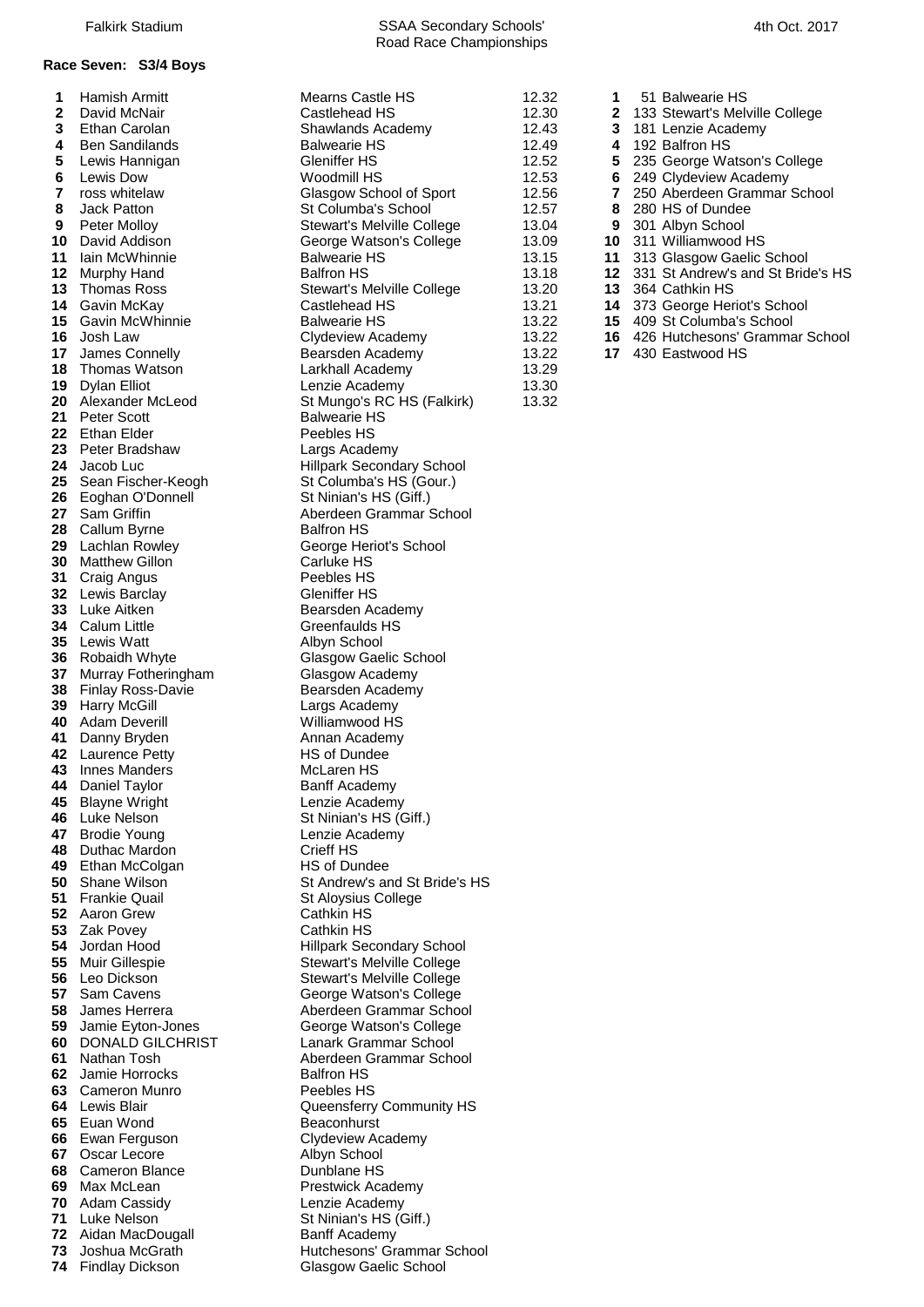Jamie Hill **1986**<br>**76** Fuan Bell **1986** Belmont Academ **Fuan Bell Communist Communist Bell Belmont Academy<br>
Louis O'Hare Count Count Count Count Count Count Count Count Count Count Count Count Count Count Count Count C**  Louis O'Hare **Canada Cour Lady's HS (Cumb)**<br> **78** Lewis Hainey **Clydeview Academy**  Lewis Hainey **Clydeview Academy**<br>**79** Chris Cairns **Club Containery** St Andrew's and St I 81 Rory Munn Stewart's Melville College Liam Casey **State Case State Convertsed State Case State Case State Case State Case State Case State Case State Case State Case State Case State Case State Case State Case State Case State Case State Case State Case S**  Campbell Morrison Scott Jenkins Williamwood HS Staun Kingdom **Milliamwood HS**<br> **86** Rorv Henderson **Milliamwood HS**  Rory Henderson **Eastwood**<br>**87** Adam Grieve **EastWood** Larbert HS **Adam Grieve**  Findlay Hand Balfron HS<br> **91** Aiden Haque Albyn School Aiden Hague **Albyn School Albyn School Albyn School Albyn School Albyn School Albyn School Albyn School Albyn School Albyn School Albyn School Albyn School Albyn School Albyn School Albyn School Albyn School Albyn Sch 92** Jon Bell Andrew Methven **Balfron HS**<br>**94** Noah McDermott **Balfron HS** George He Cameron Berry **State St Aloysius College**<br> **96** Lewis Conley **State State College** Glasgow Gaelic Sch Gregor Rolland Stewart's Melville College<br> **98** Josh Brown Stewart's Melville College Robbie Anderson North Berwick HS Ruairi Johnson **Prestwick Academy**<br> **101** Luke Gillies **Preserved ACTION**  Luke Gillies Chrostopher Watson Sweeney Williamwood HS Aaron Steele<br>**104** Rowan Gilles Logan Downie **Beaconhurst**<br>**106** Sandy Bonnyman **Brand HS** of Dundee Sandy Bonnyman **HS** of Dundee Gilles O'Hanlon Glasgow Gaelic School 108 William Lawson Albyn School Richard Kneen **George Watson's College**  Tobi Fatona **Albyn School**  Sam Glass **Boroughmuir HS**<br> **112** James Tavlor **Boroughmuir HS**<br>
Hutchesons' Gra Robert Gunson **Castlehead HS**<br>**114** Kai Svlla Communist Cast Andrew's and Adam Inglis<br>**117** Stuart Fletcher David Cairns<br> **119** Amius Marshall-De'Ath **Beacon George Heriot's School**  Amius Marshall-De'Ath Eden Greig<br>**126** Elliot Wilson Kier Roberts **Eastwood HS**<br> **128** Calum Hall **Eastwood HS**  Mark Tullett **Cathkin HS**<br>**130 Euan Sweeten** Cathkin HS Euan Sweeten<br>**131** Ben Jamieson Kerr Scott Ryan Deakin Dunblane HS Craig Cameron **135** Adam Sebai **135** Adam Sebai **135** Aberdeen Gramm Arron Robertson Callum Fleming St Columba's School Finlay McCoshim Ryan Morrison **Balwearie HS**<br>**143** Finlav Yorke **Balm HS** of Dundee Finlay Yorke<br>**144** Matthew Smith Callum Hepworth Matthew Porter **146** St Columba's School<br>**147** Fraser Currie **St Columba's School**  Scott Weir Jordan Muir **Calderhead HS**<br>**150** Daniel Holland **Calder Contact Herith** 

Road Race Championships **79** Chris Cairns **79** Chris Cairns St Andrew's and St Bride's HS<br> **80** Andrew San **St Andrew St Andrew St Andrew St Andrew St Andrew St Andrew St Andrew St Andrew St Andrew St Andrew St Andrew St Andrew St Andrew St Andre Glenalmond College 88** Dillan McAuslin St Andrew's and St Bride's HS<br> **89** Andrew Winter Clydeview Academy *<u>Clydeview Academy</u>* **George Heriot's School Glasgow Gaelic School** Stewart's Melville College **Aberdeen Grammar School**<br>Beaconburst **Hutchesons' Grammar School St Andrew's and St Bride's HS 115** Aaron Gilbride St Andrew's and St Bride's HS<br>**116** Adam Inglis **St Andrew** Eastwood HS **Stewart's Melville College<br>Beaconhurst 120** Gregor Adams **120** Hutchesons' Grammar School<br>**121** Oscar Lonergan-Black **Hutchesons' Grammar School Hutchesons' Grammar School 122** Sam Oades **National School**<br> **123** Archie Keogh **Marson State School**<br>
St Columba's School **St Columba's School 124** James Bacon **125** Hutchesons' Grammar School<br>**125** Eden Greig **Albyn School Larkhall Academy George Watson's College 131** Beorge Heriot's School<br>Fastwood HS Aberdeen Grammar School<br>Dunfermline HS **137** Sam Sweeney St Andrew's and St Bride's HS **139** Andrew Kelly **139** Andrew's and St Bride's HS<br> **140** Archie Keogh St Columba's School **140** St Columba's School<br>**145** of Dundee **1444** St Andrew's and St Bride's HS<br>Cathkin HS **147** St Columba's School<br>Calderhead HS **George Heriot's School 151** Ivan Ramsay Larbert HS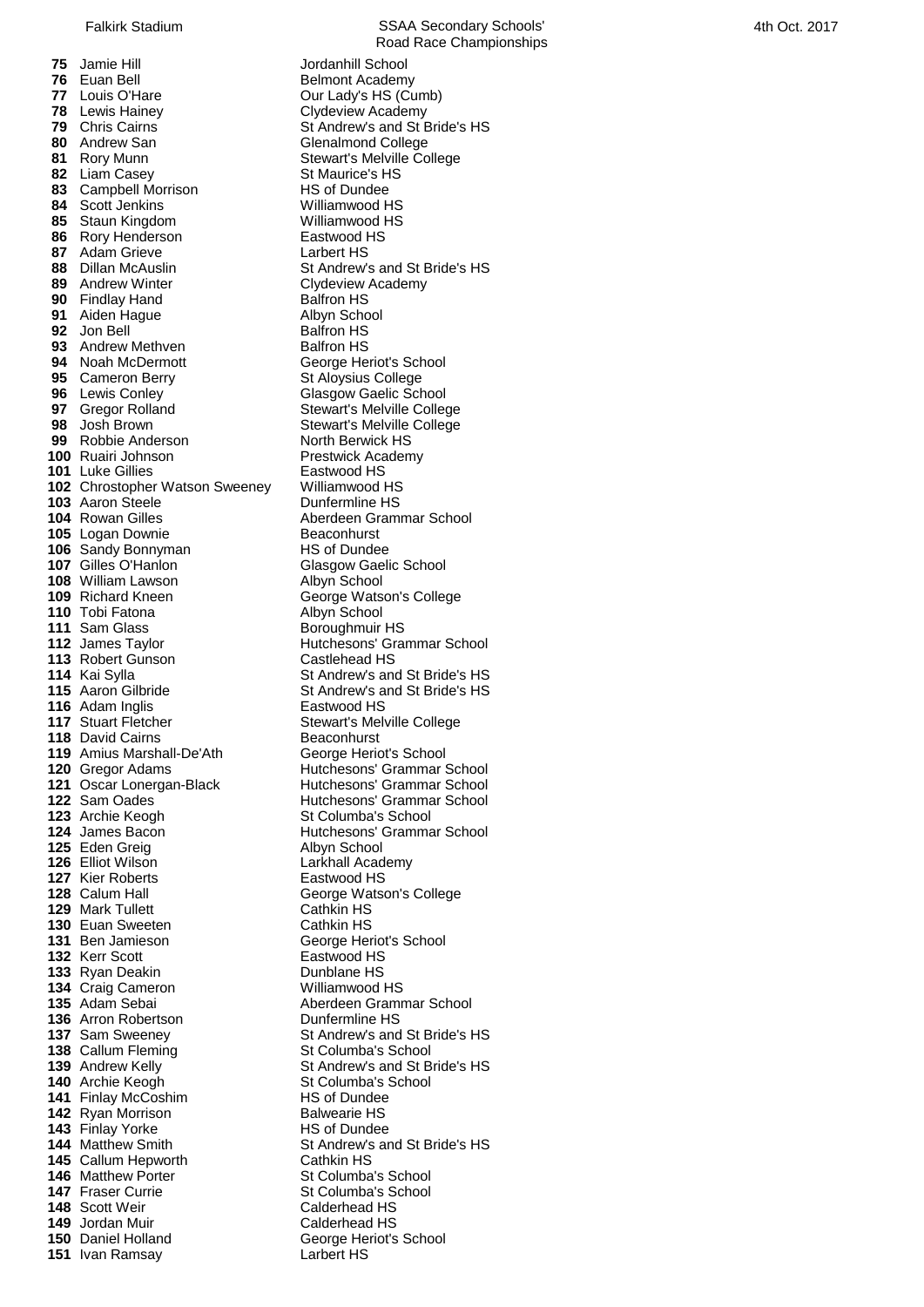| 1            | <b>Heather Barnes</b>        | Mearns Castle HS                       | 13.38 | 1            | 104 Albyn School               |
|--------------|------------------------------|----------------------------------------|-------|--------------|--------------------------------|
| $\mathbf{2}$ | Lynn McKenna                 | Williamwood HS                         | 13.42 | $\mathbf{2}$ | 136 Hutchesons' Grammar School |
| 3            | Lauren Dickson               | Boroughmuir HS                         | 13.48 |              |                                |
| 4            | Rhona Mowat                  | St Ninian's HS (Giff.)                 | 14.25 |              |                                |
| 5            | Charolette McKenna           | Williamwood HS                         | 14.27 |              |                                |
| 6            | Erin Wallace                 | Eastwood HS                            | 14.30 |              |                                |
| 7            | Jemma Jamieson               | Dunfermline HS                         | 14.53 |              |                                |
| 8            | Grace Molloy                 | Mary Erskine                           | 14.55 |              |                                |
| 9            | Jasmine Mitchell             | George Heriot's School                 | 14.57 |              |                                |
| 10           | Sarah Tait                   | <b>Firrhill HS</b>                     | 15.01 |              |                                |
| 11           | Ailsa Innes                  | Peebles HS                             | 15.02 |              |                                |
|              | <b>12</b> Mairi Wallace      | Peebles HS                             | 15.02 |              |                                |
| 13           | <b>Beth Hobbs</b>            | Peebles HS                             | 15.03 |              |                                |
|              | 14 Abby Rowley               | <b>Balfron HS</b>                      | 15.05 |              |                                |
|              | 15 Emily Crusher             | Hutchesons' Grammar School             | 15.09 |              |                                |
|              | <b>16</b> Alex Shaw          | Albyn School                           | 15.23 |              |                                |
|              | 17 Esme Callander            | North Berwick HS                       | 15.26 |              |                                |
|              | <b>18</b> Nyah Gillan        | Clydeview Academy                      | 15.27 |              |                                |
|              | 19 Susannah Godfrey-Faussett | <b>Glenalmond College</b>              | 15.36 |              |                                |
|              | <b>20</b> Patricia Gillen    | St Aloysius College                    | 15.39 |              |                                |
|              | 21 Katie Charles             | Aberdeen Grammar School                |       |              |                                |
| 22           | Olivia Vareille              | Holy Cross HS                          |       |              |                                |
|              | 23 Zoe Nicholson             | Woodmill HS                            |       |              |                                |
|              | <b>24</b> Alice Goodall      | George Watson's College                |       |              |                                |
|              | 25 Annabel Ballantyne        | Glasgow Academy                        |       |              |                                |
|              | 26 Hannah McMahon            | Albyn School                           |       |              |                                |
|              | 27 Zoe Coyne                 | Williamwood HS                         |       |              |                                |
|              | 28 Elizabeth Thompson        | <b>Balfron HS</b>                      |       |              |                                |
|              | 29 Ella Murray               | Albyn School                           |       |              |                                |
|              | <b>30 CIARA BOWMAN</b>       | St Columba's RC HS (Dunf.)             |       |              |                                |
| 31           | Rachel Calvert               | <b>Braes HS</b>                        |       |              |                                |
|              | 32 Rosie Gow                 | <b>Glenalmond College</b>              |       |              |                                |
| 33           | <b>Jessica Davies</b>        | Albyn School                           |       |              |                                |
|              | 34 Freya Hill                | Glasgow Academy                        |       |              |                                |
| 35           | Jennifer Lyne                | Clydeview Academy                      |       |              |                                |
|              | 36 Ailsa Martin              | Hutchesons' Grammar School             |       |              |                                |
|              | 37 Heather Scott             | Dunblane HS                            |       |              |                                |
|              | 38 Rosie Forsyth             | <b>Glenalmond College</b>              |       |              |                                |
|              | 39 Amy Craig                 | Glasgow Gaelic School                  |       |              |                                |
|              | 40 Alia Bedawi               | Albyn School                           |       |              |                                |
|              | 41 Kate McDonald             | <b>Braes HS</b>                        |       |              |                                |
|              | 42 Molly Young               | Hutchesons' Grammar School             |       |              |                                |
|              | 43 Louise Buchan             | Hutchesons' Grammar School             |       |              |                                |
|              | 44 Amy Stewart               | Hutchesons' Grammar School             |       |              |                                |
|              | 45 Hannah berry              | St Aloysius College                    |       |              |                                |
| 46<br>47     | Hannah Blance                | Dunblane HS<br>Aberdeen Grammar School |       |              |                                |
|              | Ailsa Gualt                  |                                        |       |              |                                |
| 48           | Eilidh Cattanach             | Hutchesons' Grammar School             |       |              |                                |

Ellen Curry **Dunblane HS**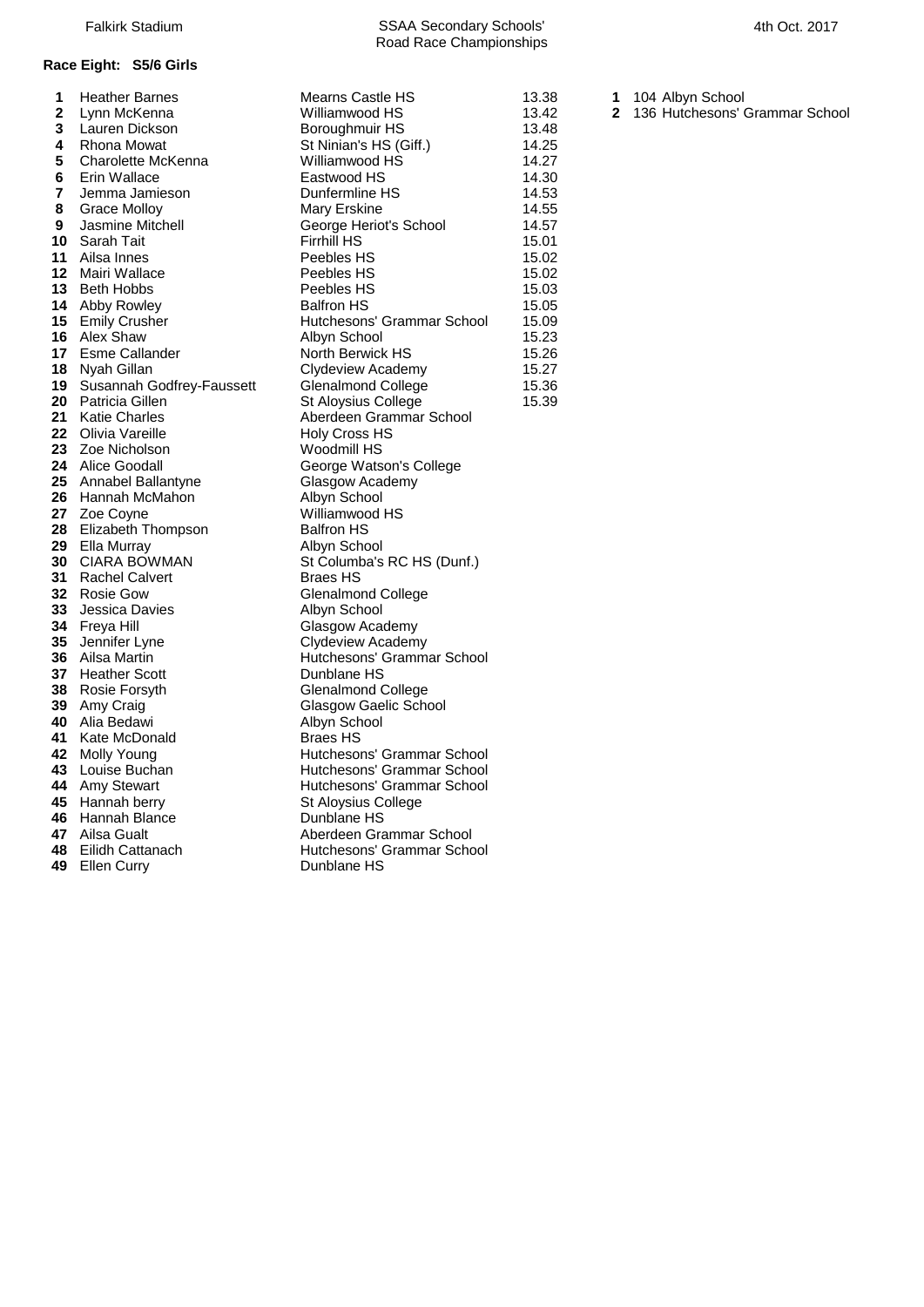## **Race Nine: S5/6 Boys**

| Т.<br>$\overline{2}$ | <b>DIEW POIIOCK</b>                           | Gathkin HS                                      |
|----------------------|-----------------------------------------------|-------------------------------------------------|
| 3                    | Ben MacMillan<br>Cameron Wright               | Beaconhurst<br>Paisley Grammar Scho             |
| 4                    | James Gillon                                  | Carluke HS                                      |
| 5                    | Cameron Watson                                | Clydeview Academy                               |
| 6                    | Sunny McGrath                                 | <b>Banff Academy</b>                            |
| 7                    | Christian Graham                              | George Watson's Colle                           |
| 8                    | <b>Andrew Rolland</b>                         | <b>Stewart's Melville Colle</b>                 |
| 9                    | Lorn Webster                                  | HS of Glasgow                                   |
| 10                   | <b>Kane Elliot</b>                            | St Mungo's RC HS (Fal                           |
| 11                   | Jonny Jackson                                 | <b>Stewart's Melville Colle</b>                 |
| 12                   | Magnus Tait                                   | <b>Firrhill HS</b>                              |
| 13                   | <b>Elliot Duff</b>                            | Bearsden Academy                                |
| 14                   | Michael Simson                                | Park Mains HS                                   |
| 15<br>16             | Tom Graham Marr<br>Forbes Jackson             | Beaconhurst<br><b>Stewart's Melville Colle</b>  |
| 17                   | Adam Hay                                      | Clydeview Academy                               |
| 18                   | Joe Ewing                                     | <b>Stewart's Melville Colle</b>                 |
| 19                   | Callum Young                                  | Williamwood HS                                  |
| 20                   | Cody Stevenson                                | Bearsden Academy                                |
| 21                   | Stephen Addison                               | George Watson's Colle                           |
| 22                   | <b>Jack Trainer</b>                           | Bearsden Academy                                |
| 23                   | Nicholas Boyle                                | St Ninian's HS (Giff.)                          |
| 24                   | Tom Ireland                                   | James Gillespie's HS                            |
| 25<br>26             | Nikolai Gajic<br>Sandy Holl                   | Williamwood HS<br>McLaren HS                    |
| 27                   | Joseph Lowrie                                 | St Ninian's HS (Giff.)                          |
| 28                   | Kieran Killen                                 | Eastwood HS                                     |
| 29                   | <b>Michael Watt</b>                           | Albyn School                                    |
| 30                   | Dan Hesp                                      | Beaconhurst                                     |
| 31                   | Craig Kennedy                                 | Park Mains HS                                   |
| 32                   | <b>Thomas Berry</b>                           | St Aloysius College                             |
| 33                   | Cameron Sale                                  | Glenalmond College                              |
| 34                   | Gregor McArthur                               | <b>Balfron HS</b>                               |
| 35<br>36             | Eamon Carr<br>Euan Hood                       | Hutchesons' Grammar<br>Peebles HS               |
| 37                   | Josh McDermott                                | Jordanhill School                               |
| 38                   | Callum Robertson                              | George Watson's Colle                           |
| 39                   | Fraser McCann                                 | Williamwood HS                                  |
| 40                   | Harry Grant                                   | George Watson's Colle                           |
|                      | 41 Finlay Ross                                | <b>Stewart's Melville Colle</b>                 |
|                      | 42 Daniel Moran                               | Glasgow Gaelic School                           |
| 43<br>44             | James Cathro<br>Max Bloor                     | Bearsden Academy                                |
| 45                   | <b>Callum Elliott</b>                         | James Gillespie's HS<br><b>HS of Dundee</b>     |
| 46                   | Cormac O' Hara                                | Williamwood HS                                  |
| 47                   | Beinn Burroughs                               | <b>Banff Academy</b>                            |
| 48                   | Harry Nimmo                                   | Hutchesons' Grammar                             |
| 49                   | Fergus Blyth                                  | Jordanhill School                               |
| 50                   | Ronan Fox                                     | St Ninian's HS (Giff.)                          |
| 51                   | <b>Keaton Bramwell</b>                        | Albyn School                                    |
| 52                   | Luke Belgan Grant                             | Williamwood HS                                  |
| 53<br>54             | <b>Struan Linton</b>                          | Aberdeen Grammar Sc                             |
| 55                   | Andrew Robertson<br><b>Thomas Boyle</b>       | Strathaven Academy<br><b>Braes HS</b>           |
| 56                   | <b>Greg Pirie</b>                             | Aberdeen Grammar Sc                             |
| 57                   | Ramsay Pagett                                 | <b>Glenalmond College</b>                       |
| 58                   | Levi Sweeney                                  | Crieff HS                                       |
| 59                   | Dylan Crawford                                | Notre Dame HS                                   |
| 60                   | Jay Casserly                                  | Calderhead HS                                   |
| 61                   | Scott Urquhart                                | <b>Banff Academy</b>                            |
| 62                   | Sam Murray-Usher                              | <b>Glenalmond College</b>                       |
| 63                   | Rory Matheson                                 | Aberdeen Grammar Sc                             |
| 64<br>65             | David Comerford<br><b>Cameron Douglas</b>     | Glasgow Gaelic School<br>George Heriot's School |
| 66                   | <b>Andrew Carey</b>                           | Glasgow Gaelic School                           |
| 67                   | Max Mcginlay                                  | Aberdeen Grammar Sc                             |
| 68                   | Ethan Barron                                  | <b>Banff Academy</b>                            |
| 69                   | Ruari Henderson                               | Wallace HS                                      |
| 70                   | <b>Calum Stewart</b>                          | Glasgow Gaelic School                           |
| 71                   | <b>Michael Pottinger</b>                      | Aberdeen Grammar Sc                             |
| 72                   | Dylan Benning                                 | Albyn School                                    |
| 73<br>74             | <b>Fraser Belmore</b><br><b>Cameron Doull</b> | Hutchesons' Grammar<br>Jordanhill School        |
|                      |                                               |                                                 |

| 1        | <b>Drew Pollock</b>                       | <b>Cathkin HS</b>                                     | 15.46          |
|----------|-------------------------------------------|-------------------------------------------------------|----------------|
| 2        | Ben MacMillan                             | Beaconhurst                                           | 15.49          |
| 3        | Cameron Wright                            | Paisley Grammar School                                | 15.52          |
| 4        | James Gillon                              | Carluke HS                                            | 15.54          |
| 5        | <b>Cameron Watson</b>                     | Clydeview Academy                                     | 15.56          |
| 6        | Sunny McGrath                             | <b>Banff Academy</b>                                  | 15.58          |
| 7<br>8   | <b>Christian Graham</b><br>Andrew Rolland | George Watson's College                               | 16.02<br>15.04 |
| 9        | Lorn Webster                              | Stewart's Melville College<br>HS of Glasgow           | 16.05          |
| 10       | Kane Elliot                               | St Mungo's RC HS (Falkirk)                            | 16.09          |
| 11       | Jonny Jackson                             | Stewart's Melville College                            | 16.24          |
| 12       | <b>Magnus Tait</b>                        | <b>Firrhill HS</b>                                    | 16.24          |
| 13       | <b>Elliot Duff</b>                        | Bearsden Academy                                      | 16.27          |
| 14       | Michael Simson                            | Park Mains HS                                         | 16.30          |
| 15       | Tom Graham Marr                           | Beaconhurst                                           | 16.35          |
| 16       | Forbes Jackson                            | Stewart's Melville College                            | 16.51          |
| 17       | Adam Hay                                  | <b>Clydeview Academy</b>                              | 16.52          |
| 18       | Joe Ewing                                 | Stewart's Melville College                            | 16.52          |
| 19       | Callum Young                              | Williamwood HS                                        | 16.55          |
| 20       | Cody Stevenson                            | Bearsden Academy                                      | 16.59          |
| 21       | Stephen Addison                           | George Watson's College                               | 17.06          |
| 22       | <b>Jack Trainer</b>                       | Bearsden Academy                                      | 17.06          |
| 23       | Nicholas Boyle                            | St Ninian's HS (Giff.)                                | 17.09          |
| 24       | Tom Ireland                               | James Gillespie's HS                                  |                |
| 25<br>26 | Nikolai Gajic                             | Williamwood HS<br>McLaren HS                          |                |
| 27       | Sandy Holl<br>Joseph Lowrie               | St Ninian's HS (Giff.)                                |                |
| 28       | Kieran Killen                             | Eastwood HS                                           |                |
| 29       | <b>Michael Watt</b>                       | Albyn School                                          |                |
| 30       | Dan Hesp                                  | Beaconhurst                                           |                |
| 31       | Craig Kennedy                             | Park Mains HS                                         |                |
| 32       | <b>Thomas Berry</b>                       | St Aloysius College                                   |                |
| 33       | <b>Cameron Sale</b>                       | <b>Glenalmond College</b>                             |                |
| 34       | Gregor McArthur                           | <b>Balfron HS</b>                                     |                |
| 35       | Eamon Carr                                | Hutchesons' Grammar School                            |                |
| 36       | Euan Hood                                 | Peebles HS                                            |                |
| 37       | Josh McDermott                            | Jordanhill School                                     |                |
| 38       | Callum Robertson                          | George Watson's College                               |                |
| 39       | Fraser McCann                             | Williamwood HS                                        |                |
| 40<br>41 | <b>Harry Grant</b><br><b>Finlay Ross</b>  | George Watson's College<br>Stewart's Melville College |                |
| 42       | Daniel Moran                              | Glasgow Gaelic School                                 |                |
| 43       | James Cathro                              | Bearsden Academy                                      |                |
| 44       | Max Bloor                                 | James Gillespie's HS                                  |                |
| 45       | <b>Callum Elliott</b>                     | HS of Dundee                                          |                |
| 46       | Cormac O' Hara                            | Williamwood HS                                        |                |
| 47       | <b>Beinn Burroughs</b>                    | Banff Academy                                         |                |
| 48       | Harry Nimmo                               | Hutchesons' Grammar School                            |                |
| 49       | Fergus Blyth                              | Jordanhill School                                     |                |
| 50       | Ronan Fox                                 | St Ninian's HS (Giff.)                                |                |
| 51       | <b>Keaton Bramwell</b>                    | Albyn School                                          |                |
| 52       | Luke Belgan Grant                         | Williamwood HS                                        |                |
| 53<br>54 | Struan Linton<br>Andrew Robertson         | Aberdeen Grammar School<br>Strathaven Academy         |                |
| 55       | <b>Thomas Boyle</b>                       | <b>Braes HS</b>                                       |                |
| 56       | <b>Greg Pirie</b>                         | Aberdeen Grammar School                               |                |
| 57       | <b>Ramsay Pagett</b>                      | <b>Glenalmond College</b>                             |                |
| 58       | Levi Sweeney                              | Crieff HS                                             |                |
| 59       | Dylan Crawford                            | Notre Dame HS                                         |                |
| 60       | Jay Casserly                              | Calderhead HS                                         |                |
| 61       | <b>Scott Urquhart</b>                     | <b>Banff Academy</b>                                  |                |
| 62       | Sam Murray-Usher                          | <b>Glenalmond College</b>                             |                |
| 63       | Rory Matheson                             | Aberdeen Grammar School                               |                |
| 64       | David Comerford                           | Glasgow Gaelic School                                 |                |
| 65       | <b>Cameron Douglas</b>                    | George Heriot's School                                |                |
| 66       | <b>Andrew Carey</b>                       | Glasgow Gaelic School                                 |                |
| 67       | Max Mcginlay                              | Aberdeen Grammar School                               |                |
| 68<br>69 | Ethan Barron<br>Ruari Henderson           | <b>Banff Academy</b><br><b>Wallace HS</b>             |                |
| 70       | <b>Calum Stewart</b>                      | Glasgow Gaelic School                                 |                |
| 71       | <b>Michael Pottinger</b>                  | Aberdeen Grammar School                               |                |
| 72       | Dylan Benning                             | Albyn School                                          |                |
| 73       | Fraser Belmore                            | Hutchesons' Grammar School                            |                |
| 74       | <b>Cameron Doull</b>                      | Jordanhill School                                     |                |

- 53 Stewart's Melville College
- 98 Bearsden Academy
- 106 George Watson's College
- 129 Williamwood HS
- 182 Banff Academy
- 234 Hutchesons' Grammar School
- 239 Aberdeen Grammar School
- 242 Glasgow Gaelic School